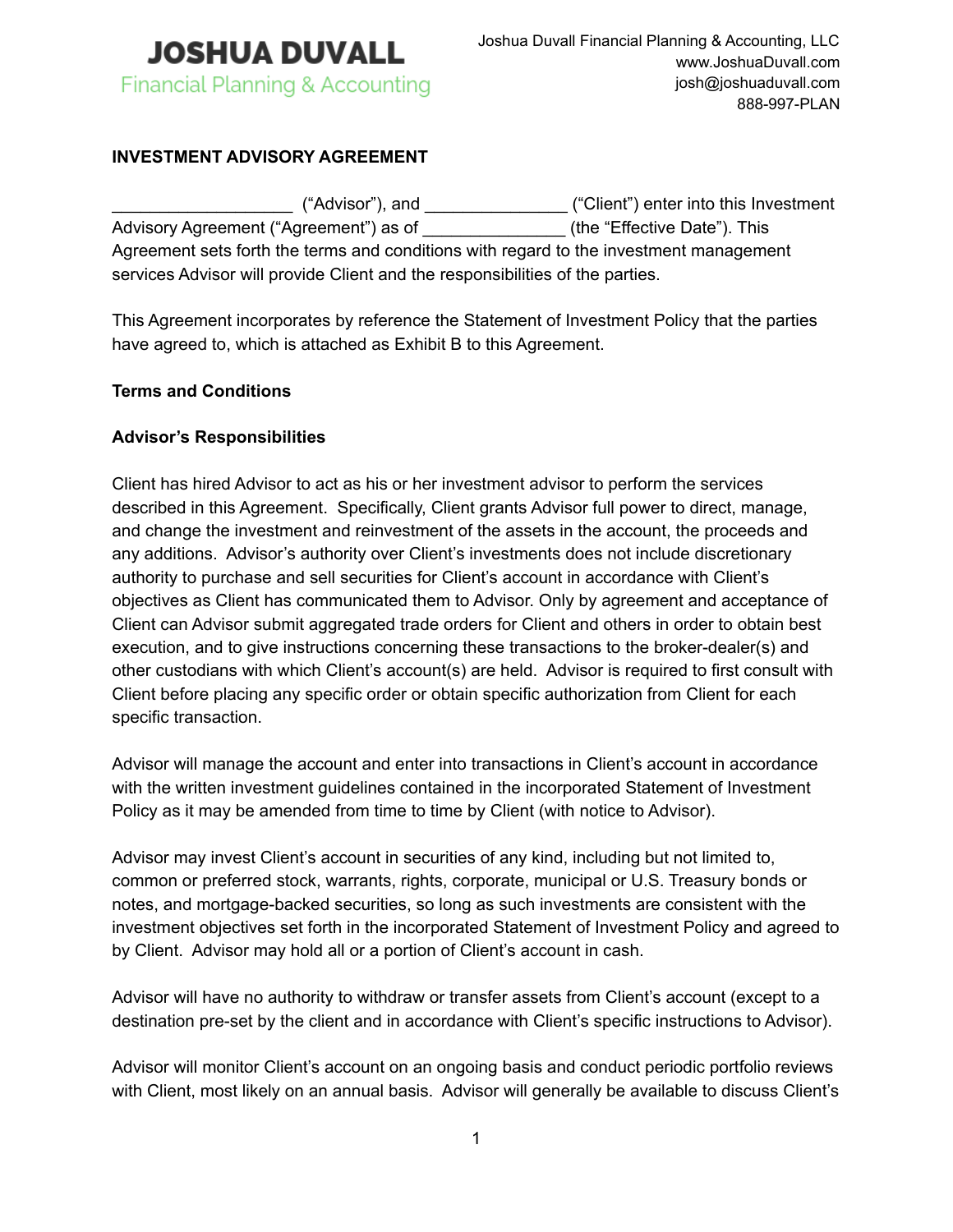account by appointment only and will contact Client periodically as different needs may arise. Advisor will attempt to meet with Client at least annually (either in-person or digitally) to discuss Client's investment needs, goals and objectives.

Client authorizes Advisor to respond to inquiries from, communicate and share information with Client's accountants, attorneys, advisors and other consultants or professionals as deemed necessary by Advisor to provide its services to Client and/or as requested by Client.

Advisor is responsible only for the assets over which Client has invested with Betterment of Advisors and for the diversification or prudent investment of any other assets of Client maintained by other investment custodians or broker/dealers that Client has made known to Advisor.

Advisor is acting as a fiduciary regarding its investment advisory services for Client and must put Client's interests above its own in managing Client's account. Advisor agrees to provide these services to Client in a manner consistent with its fiduciary duty to Client and the provisions of all applicable laws, including the Investment Advisers Act of 1940 (the "Advisers Act") and the laws of the state of New Jersey, along with any other states where Advisor may be registered. Before signing this agreement and periodically during the parties' advisory relationship, Advisor will provide Client written disclosures of any conflicts of interest that might reasonably compromise Advisor's impartiality or independence.

Advisor represents and warrants that Advisor (including its Investment Advisor Representatives) do not receive any compensation or other remuneration that is contingent on any client's purchase or sale of a financial product. Advisor does not receive a fee or other compensation from another party based on the referral of a client or client's business. Advisor may refrain from rendering any advice or services concerning securities of companies in which Advisor may have substantial economic interest or other conflict, unless Advisor discloses such conflict to Client before providing such advice or services with respect to Client's account.

Advisor is responsible for providing client with other services such as financial planning, investment planning, tax planning and charitable giving planning, along with other areas of personal financial guidance that Advisor believes he is able to provide sound professional advice. Advisor reserves the right to decline advising Client in any or all areas apart from investment advice for any reason, including less than adequate participation in the process by Client. The Advisor seeks to act in good faith by providing the highest quality personal financial advice to Client and recognizes that Client must work alongside Advisor in good faith as well.

#### **Client's Responsibilities**

Client agrees to deliver to Advisor all account forms and other documents, including a written statement of his or her investment objectives, policies and restrictions, as Advisor may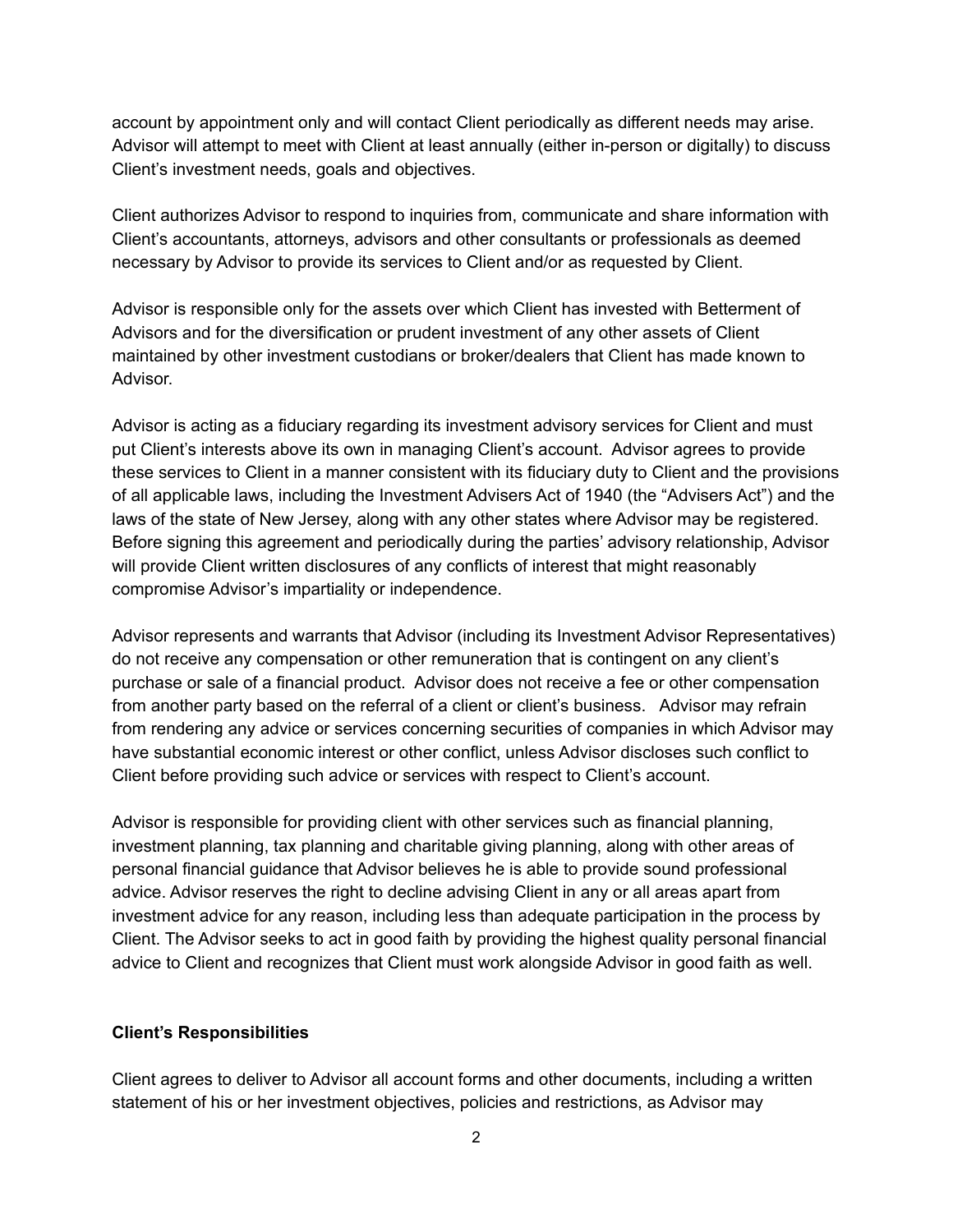reasonably require. Client also agrees to provide all corporate resolutions or similar documentation necessary to establish the undersigned's authority to execute and deliver this Agreement. Client agrees to promptly deliver all amendments or supplements to these documents and agrees that Advisor will not be liable for any losses, costs, damages or claims arising out of Client's failure to provide Advisor with any of these required documents.

Client acknowledges that Advisor's services to Client depend upon the information Advisor has concerning Client's net worth, income, investment goals and objectives, ability to assume risk, income needs, tax situation and estate plan, and other similar information. Therefore, Advisor cannot adequately perform those services unless Client provides Advisor with this information, updates it when it changes and otherwise diligently performs his or her responsibilities under this Agreement. Among other things, Client represents that the information set forth in the Statement of Investment Policy (Exhibit B to this Agreement) is an accurate representation of his or her financial position and the investment needs for the account. Client will promptly inform Advisor of any significant changes in that information. Client will also provide Advisor with any other information or documentation that Advisor may request in connection with this Agreement or related to Client's investment profile. Client is responsible for the accuracy and completeness of all information provided to Advisor and agrees that Advisor is not responsible for any losses, costs, damages or claims caused by Client's failure to provide such information to Advisor.

Client also agrees to give Advisor prompt written notice of any modifications, changes or investment restrictions applicable to the account and to notify Advisor if Client deems any investments recommended or made for the account to be in violation of such investment objectives or restrictions. Unless Client promptly notifies Advisor in writing of specific investment restrictions on the account, investments in line with Client's stated investment objectives that Advisor recommends or makes on behalf of Client shall be deemed to be in conformity with Client's investment objectives.

Client acknowledges that tax considerations are not generally a factor in managing accounts, and that it is Client's responsibility to notify Advisor if such considerations are relevant to Client's overall financial circumstances.

Client agrees that Advisor is entitled to rely upon the accuracy of information furnished by Client or on Client's behalf, without further investigation. Advisor is not required to verify any information obtained from Client or Client's other professional advisors, such as accountants or attorneys.

Client agrees to notify Advisor before making any withdrawals or transfers from Client's account to allow Advisor to manage the impact of the withdrawal on Advisor's trading in the account. If Client fails to notify Advisor of any withdrawals or transfers, Advisor may immediately discontinue services and cancel this Agreement and will not be liable for any brokerage fees related to Client's failure to notify Advisor of withdrawals and transfers.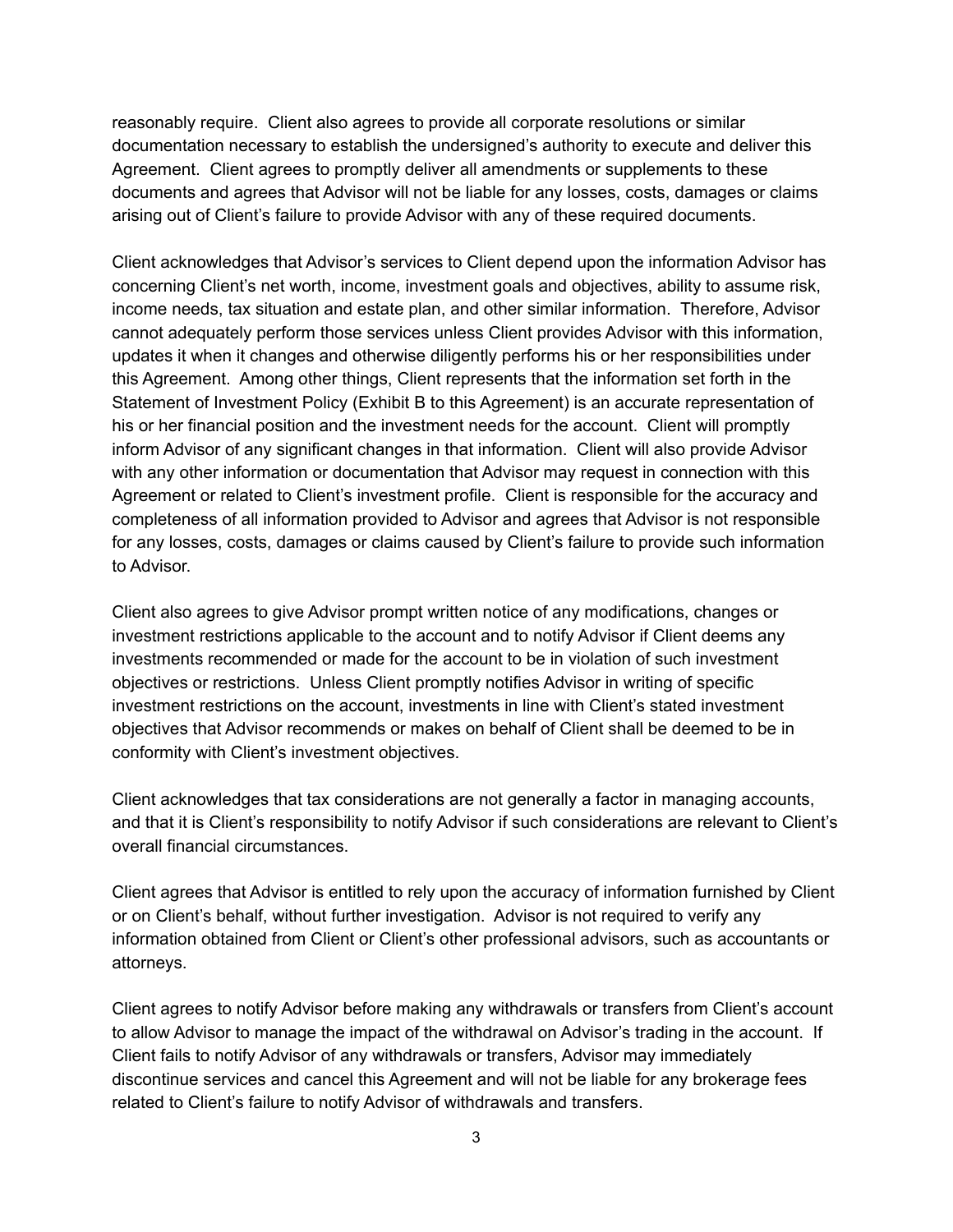If Client wants to make a particular investment that Advisor did not recommend using funds in the Advisor-managed account, Client must withdraw the funds needed before making the investment to eliminate any question of responsibility for the performance of this investment. If Client makes trades in an account that Advisor has not agreed to make trades in, Advisor may immediately discontinue services and cancel this Agreement. If during the term of this Agreement, Advisor purchases specific individual securities for the account at the direction of Client, Client acknowledges that Advisor shall do so as an accommodation only and that Client shall maintain exclusive ongoing responsibility for monitoring these individual securities and their disposition. Client acknowledges and agrees that Advisor is in no way responsible for the performance of securities Client purchases on Client's own, regardless of whether they are reflected on any quarterly account reports prepared by Advisor.

#### **Client's Understanding, Acknowledgment and Acceptance of Certain Risks**

Client acknowledges that he/she understands Advisor's services, and the terms and conditions of this Agreement and the incorporated Statement of Investment Policy (Exhibit B to this Agreement), and has had an opportunity to ask questions about them.

Client also understands that investments made for Client's account are subject to general market, currency, economic, political and business risks, as well as the risk associated with investments in individual securities and agrees to accept those risks.

Client acknowledges that Advisor's past performance and advice regarding Client's account cannot guarantee future results. As with all market investments, Client investments can appreciate or depreciate and Advisor does not guarantee or warrant that the services it offers will result in a profit or perform in any particular way. Client also understands that there are no guarantees that his or her investment goals or objectives will be met or that any investment strategy selected by Advisor for his or her account will be successful in achieving its long-term objectives or perform within the target risk limitations set forth in the incorporated Statement of Investment Policy. Client also understands that his or her account is not insured and that the value and return of the account and the investments in the account will fluctuate over time. At any point in time, Client's portfolio may be worth more or less than the amount originally invested in the account. All purchases and sales of securities pursuant to this Agreement shall be for Client's account and not for the account or at the risk of Advisor. Client agrees to pay any debit balance in the account promptly, on demand of Advisor or the broker carrying the account.

Client understands that Advisor will not consider any other securities, cash or other investments Client owns unless Client has told Advisor to do so in written instructions provided.

### **Fees and Expenses**

Client agrees to pay Advisor an Investment Advisory Fee for its investment advisory services.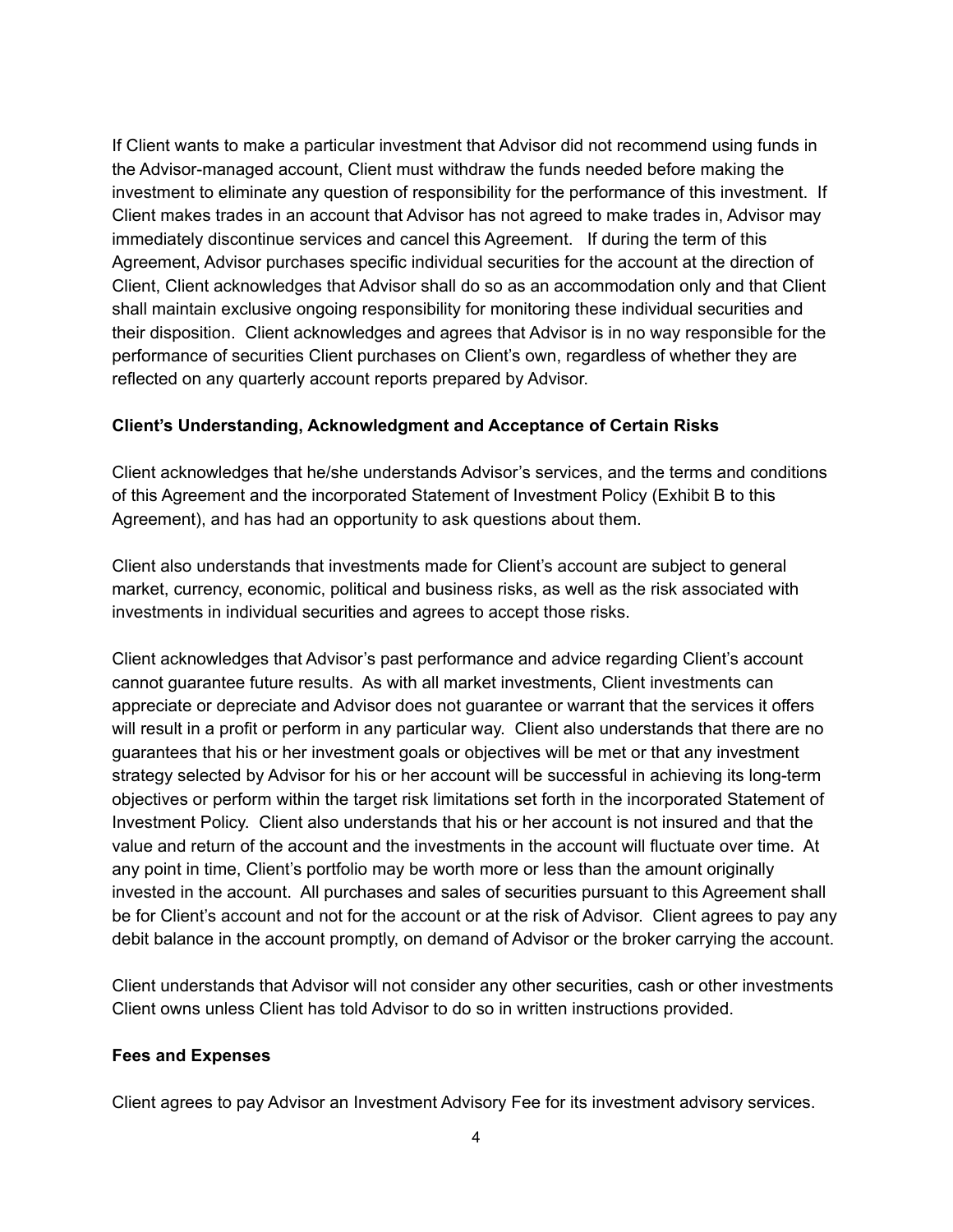This fee is annualized, but may be paid monthly. The first full year annualized fee will be paid in it's entirety regardless of the length of the advisor contract as outlined in this agreement. This acts as a protection for Advisor against Client receiving substantial investment and financial planning service in the first month of the advisory contract and then canceling the contract. This provision may be waived at the discretion of Advisor for Client or any other clients.

The Investment Advisory Fee is based on a number of factors, including but not limited to: complexity of financial planning arrangement, total investable assets, income tax constraints, small business or real estate ventures, etc.

Advisor shall not be compensated on the basis of a share of capital gains upon or capital appreciation of the funds or any portion of the funds of Client.

No portion of Advisor's fee shall be based on a share of capital gains upon or capital appreciation of the assets or any portion of the assets in Client's account.

Advisor may amend and/or increase the fees set forth in the Schedule of Fees (Exhibit A) if Advisor provides Client with written notice of the amendment 30 days in advance.

Client understands that services similar to those provided by Advisor in this Agreement may be available from other sources at lower costs.

Client authorizes Betterment for Advisors carrying Client's account to charge his or her account the amount of Betterment for Advisors fee and to remit such fee to Betterment for Advisors in accordance with Client's separate agreement with Betterment for Advisors. Client acknowledges that it is Client's responsibility to verify the accuracy of the Custodian's calculation of their fee. If there is not enough liquid cash or equivalents in the account to pay the fee when due, Client permits Custodian to liquidate the necessary positions in the account to cover the amount of the fees due to Betterment for Advisors under their agreement. This applies for any additional brokers Client may use during the Advisor services period.

All brokerage commissions, custodial fees, stock transfer fees, transaction fees, charges imposed directly by mutual, index or exchange-traded funds, fees imposed by variable annuity providers, certain deferred sales charges, odd-lot differentials, transfer taxes, wire transfer and electronic fund fees and other similar charges incurred in connection with transactions for Client's account imposed by unaffiliated third parties will be paid out of the assets in the account and are in addition to the fees paid by Client to Advisor.

### **Custody of Assets and Brokerage of Transactions**

Client has appointed Betterment for Advisors (or others) as its broker and custodian (collectively, the "Custodian") to take and have possession of the assets (including funds and securities) in Client's account and to execute securities transactions. Client's relationship with the Custodian will be governed by a separate custody/brokerage account agreement between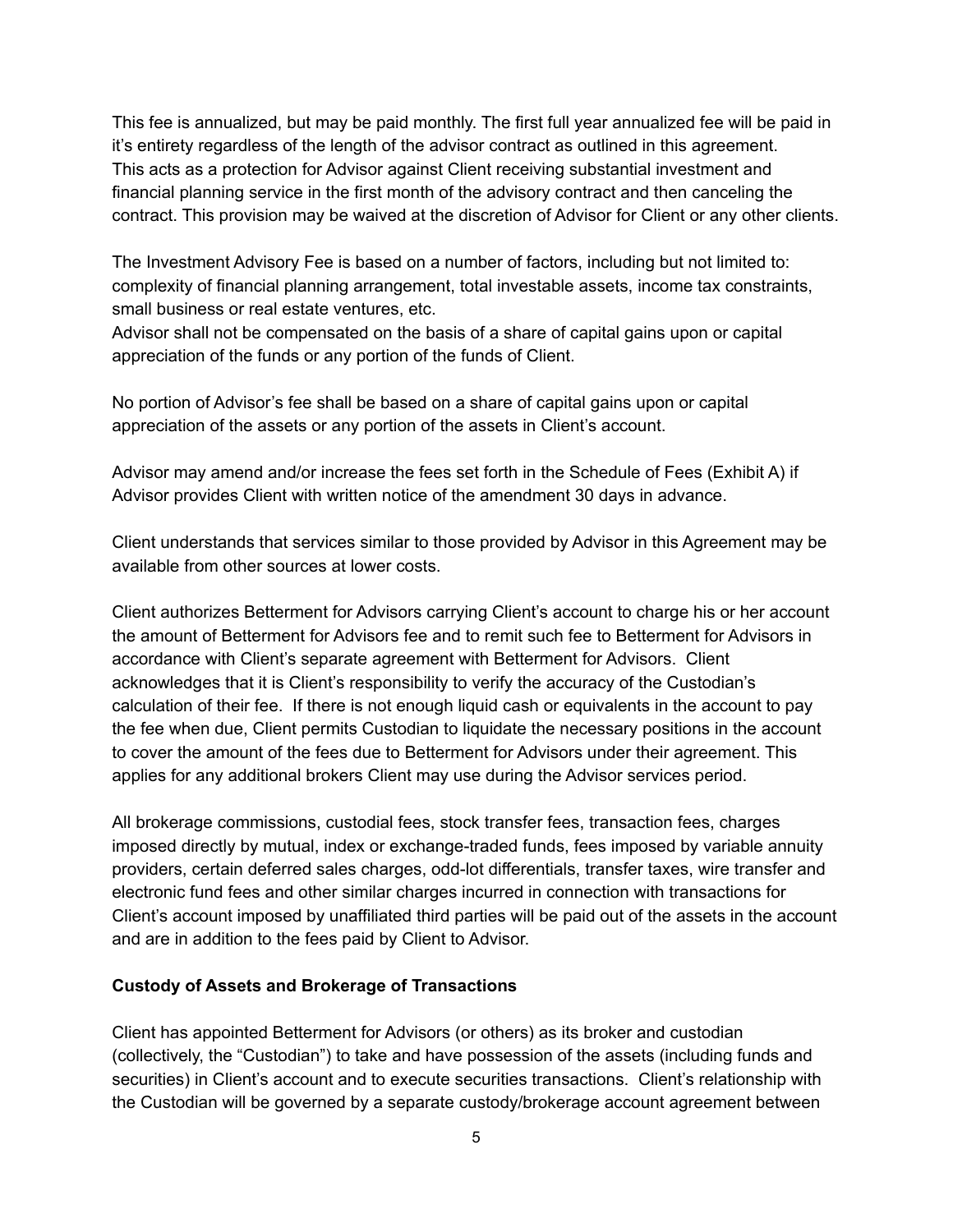Client and the Custodian. Advisor shall not be liable to Client for any act, conduct or omission by the Custodian in its capacity as broker or custodian. Advisor shall not be responsible for ensuring Custodian's compliance with the terms of the brokerage account or payment of brokerage or Custodian charges and fees. Client shall be responsible for brokerage expenses that are billed directly by the Custodian. If the identity of Client's Custodian changes, Client will provide Advisor with prompt, written notice of the change. Client authorizes Advisor to receive from the Custodian a copy of any custody agreement in effect at any time with respect to the account. In addition, Advisor and Client may choose to move some or all of the assets Advisor is managing for Client to another Custodian. The parties will record this agreement in a separate writing and do not need to amend this Agreement or form a new Agreement to effectuate this change.

Client authorizes Advisor to direct and place all orders for the execution of transactions with or through the Custodian, give instructions to the Custodian with respect to all investment decisions regarding the assets, and request information about the brokerage account from the Custodian under Client's independent, exclusive agreement with the Custodian. The Custodian is hereby authorized and directed to effect transactions and otherwise take such actions as Advisor shall direct in connection with the performance of Advisor's obligations related to the assets under this Agreement.

Client understands that by instructing Advisor to execute all transactions on behalf of the account through the Custodian, Client may not necessarily obtain commission rates and execution as favorable as possible and Advisor will generally not attempt to negotiate commissions on behalf of Client. Client acknowledges that directing brokerage activities solely to the Custodian may result in the loss of best execution of orders at the most favorable prices reasonably obtainable. The assets in the account remain in Client's possession at all times and in the custody of the Custodian. At no time will Advisor accept, maintain possession or have custodial responsibility for Client's funds or securities. Client funds and securities will be delivered between Client and the Custodian only.

Client acknowledges that the Custodian will provide duplicate confirmations and/or electronic access to Advisor for all trades in Client's account. The Custodian will also promptly send Client copies of confirmations of transactions executed and an inventory of investments. Client will also receive regular account statements from the Custodian. Advisor does not assume responsibility for the accuracy of information furnished by the Custodian or any other third party. At least quarterly, the Custodian will provide Client and Advisor a written statement showing the value of the portfolio at the beginning and end of the period as well as advisory fees and all broker and custodian fees deducted from the account during the quarter.

Consistent with its best execution obligations, transactions for Client's account may be effected through broker-dealers in exchange for research products and/or services that may assist Advisor in its investment decision making process. This research will generally be used to service all of Advisor's clients and brokerage commissions paid by Client may be used to pay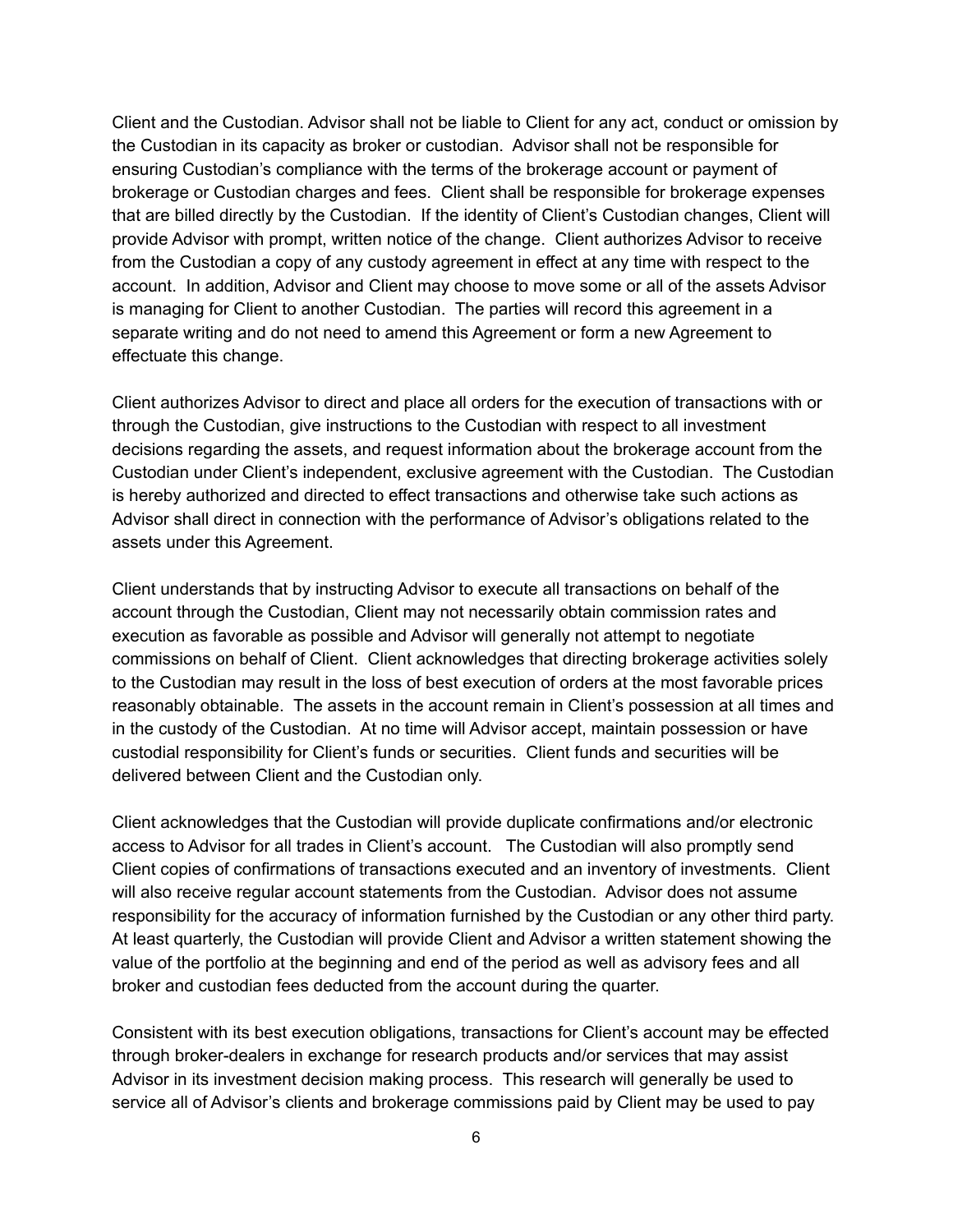for research not used in managing his or her account. Client may pay a broker-dealer a commission greater than another broker-dealer may charge for the same transaction when Advisor determines in good faith that the commission is reasonable in relation to the value of the brokerage and research services received.

### **Valuations**

The Custodian will perform all valuations for the account. Advisor may rely on these valuations. Any valuation shall not be deemed to be a guarantee of any kind by Advisor regarding the value of the assets in Client's account. Client will receive daily and/or monthly statements from the Custodian valuing the investment positions in the account.

### **Non-Exclusivity**

Client acknowledges that Advisor shall be free to render investment advice to others and Advisor does not make its investment management services available exclusively to Client. Client also understands that Advisor provides investment advisory services to multiple clients with different economic needs and agrees that Advisor may give advice and take action with respect to any of its other clients, which may differ from the advice given or the timing or action taken regarding Client's account. Nothing in this Agreement shall impose on Advisor any obligation to Client to purchase, sell or recommend for purchase or sale any security that Advisor, its principals, affiliates, officers, members or employees may purchase or sell for their own accounts or for the account of any other client if in the reasonable opinion of Advisor it is not for any reason practical or desirable to acquire a position in such security for Client's account.

Client understands that conflicts of interest could exist between Client's account and other clients including with respect to the allocation of investment opportunities, time, and resources between Client and other clients. Among other things, Advisor may be compensated differently by Client than by other clients. Advisor will regularly monitor the performance and investment portfolio of Client while also fulfilling its duty to manage other client accounts. Advisor may determine in its sole discretion to allocate certain investment opportunities to its other clients and not Client and vice versa. Advisor may also pursue and execute trades in the same or different securities for Client and other clients at different times and it may purchase or hold securities for Client at the same time as it sells such securities for other clients or sell securities for Client at the same time that it purchases or holds them for other clients. Although Advisor will use its best efforts to manage all client accounts consistently, factors including date of account opening, account additions, withdrawals, and different investment choices may lead to different investment performances for similarly situated clients. Client also acknowledges that transactions in a specific security may not be accomplished for all clients at the same time at the same price.

### **Aggregation of Trades**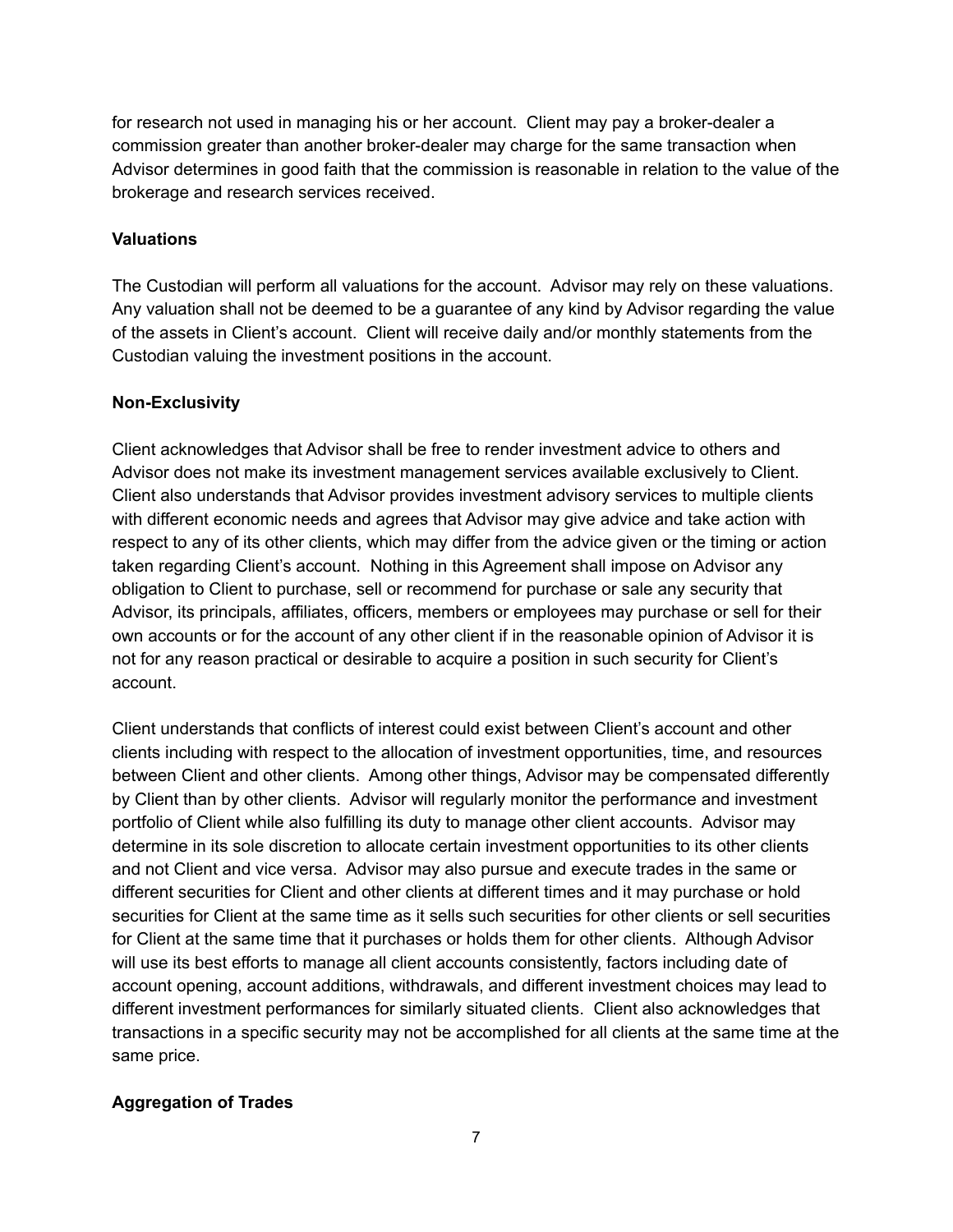Transactions for Client's account will generally be effected independently of transactions in other client accounts, unless Advisor decides to purchase or sell the same securities for several clients at approximately the same time. Advisor may combine transactions in the same securities for multiple clients at approximately the same time to obtain best execution, negotiate more favorable commission rates or fairly allocate differences in prices, commissions and other transaction costs among clients. When Advisor aggregates transactions, it will (or have the Custodian) average the executed prices of the aggregated transactions and allocate the transactions in proportion to the orders placed for each client on any given day. Client's account will be deemed to have purchased or sold its proportionate share of the instruments involved at the average priced obtained. Advisor will not receive any additional compensation or remuneration from aggregating multiple client orders.

If Client directed Advisor to use a specific broker-dealer to execute some or all transactions for Client's account, Advisor is not obligated to seek better execution services or prices from other broker-dealers or aggregate Client transactions for execution through other broker-dealers with orders for other client accounts managed by Advisor (especially as they may not be using the same broker-dealer). As a result, Client may pay higher commissions or other transaction costs or greater spreads, or receive less favorable net prices on transactions for the account than would otherwise be the case. Client understands that Advisor would be in a better position to negotiate brokerage commissions by aggregating Client's transactions with those of other clients if Client had not directed Advisor to use a specific broker.

### **Trade Errors**

Advisor will place all trades in the account electronically or by phone.

Client acknowledges, however, that Advisor will not be responsible for account errors or losses that occur when Advisor has used its best efforts to execute trades in a timely and efficient manner. If a trade or some portion of a trade is not effected or an electronic error occurs through no fault of Advisor, resulting in an account not being traded at the time or price initially intended or at the same time or at the same price as other clients, the resulting loss will not be considered a trading error for which Advisor is responsible. Advisor will not be responsible for trades that are not properly executed by any clearing firm, custodian, mutual fund, or insurance company, when Advisor properly submitted the order.

### **No Illegal Investments or Transactions**

In no event is Advisor obligated to make any investment or enter into any transaction that Advisor believes in good faith would violate any federal or state law or regulation.

### **Inside Information**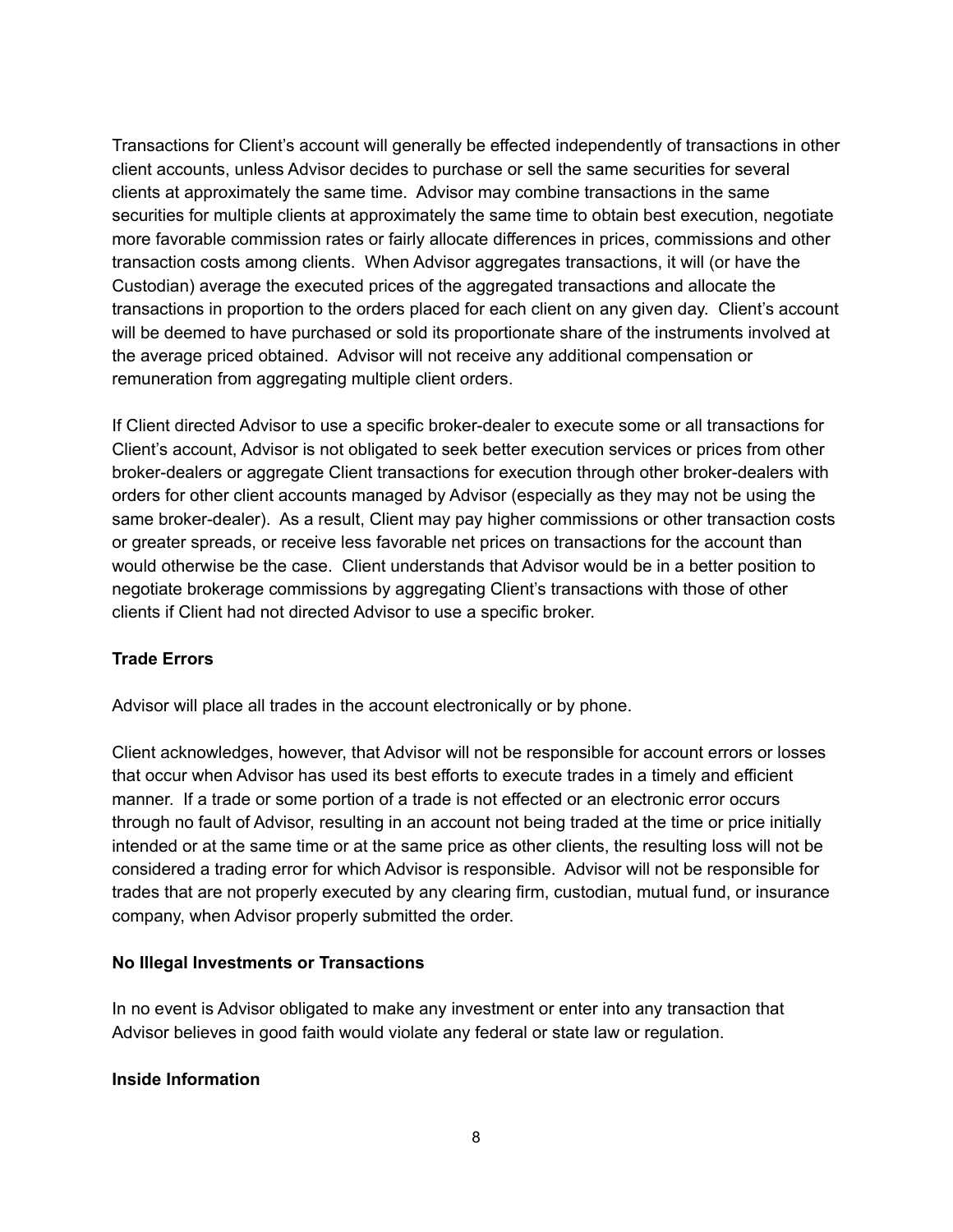Client acknowledges that Advisor obtains information from a wide variety of publicly available sources and does not claim to have sources of material nonpublic ("inside") information. Advisor is not obligated to seek any inside information about any issuer of securities. Nor is Advisor obligated to purchase or sell, or to recommend for purchase or sale for Client's account, the securities of any issuer on the basis of any inside information that may come into Advisor's possession.

## **Proxies**

Advisor is not required to take any action or render any advice with respect to the voting of proxies regarding the issuers of securities held in Client's account except as may be directed by Client or otherwise required by law. Client is responsible for all decisions concerning the voting of proxies for securities held in his or her account, and Advisor cannot give any advice or take any action with respect to the voting of these proxies. Also, Advisor shall have no responsibility to render legal advice or take any legal action on Client's behalf with respect to securities then or previously held in the account or the issuers thereof, that become the subject of legal proceedings, including bankruptcy proceedings or class actions. Client remains responsible for: (i) directing the manner in which proxies solicited by issuers of securities will be voted; and (ii) making all elections relating to mergers, acquisitions, tender offers, bankruptcy proceedings and other events pertaining to the securities in the account.

Advisor will instruct the Custodian to forward copies of all proxies and shareholder communications relating to the assets in the account, including information concerning legal proceedings or corporate actions involving securities in the account to Client and not Advisor. The Custodian, and not Advisor, is responsible for timely transmission of any proxy materials to Client.

### **Reports**

Client will be required to seek additional reporting from Custodian directly or via the online portal if they desire to receive reports more frequently than the standard account reporting that Custodian provides to Client. Advisor is not required to verify any information received from Client or Client's other professional advisors and is expressly authorized to rely on it in performing Advisor's services and in providing reports. Advisor cannot and does not guarantee the accuracy or completeness of any report or any other information provided to Client or Advisor by the Custodian or another service provider to Client.

Client acknowledges that Advisor's reporting of assets over which Advisor does not have discretionary authority is done as an accommodation to Client only and does not indicate that Advisor is providing investment management, review or monitoring services regarding these assets. Client, not Advisor, remains exclusively responsible for the investment performance of these assets.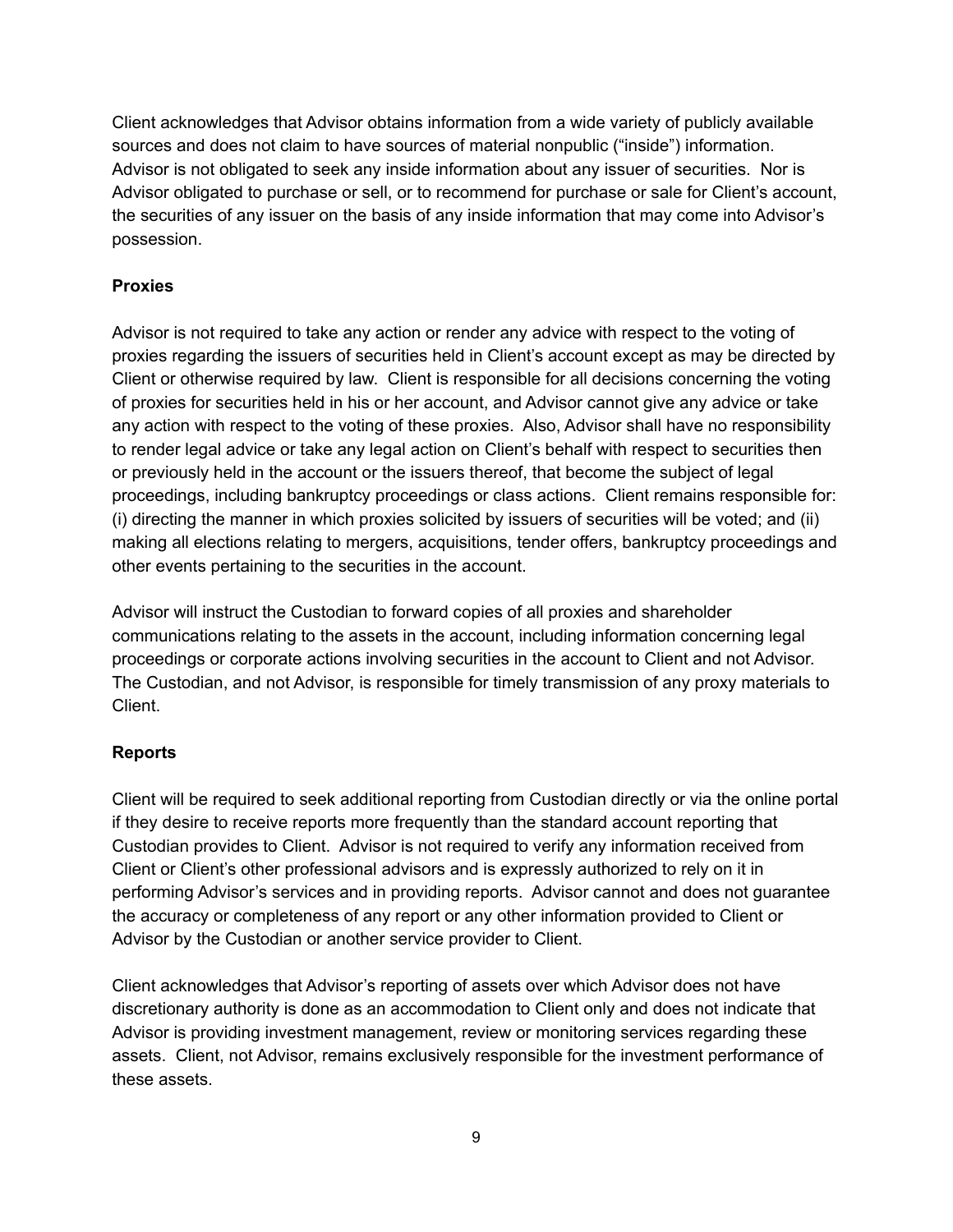Client agrees to carefully review upon receipt all confirmations, statements and reports sent by Custodian to Client. Client must notify Advisor and/or the Custodian of any discrepancy or unauthorized activity.

## **Legal, Tax and Accounting Advice**

Client expressly understands and agrees that Advisor is not qualified to, and does not purport to provide, any legal, accounting, estate, actuary, or tax advice or to prepare any legal, accounting or tax documents. Nothing in this Agreement shall be construed as providing for such services. Client will rely on his or her tax attorney or accountant for tax advice or tax preparation. Even if Advisor's reports to Client may be used to assist Client in preparing tax returns, the reports do not represent the advice or approval of tax professionals. But Client may request Advisor to provide assistance in the coordination of estate and tax planning with Client's designated estate and tax advisors. Client may also use Advisor for tax planning and preparation services by completing the separate Tax Planning Agreement provided to Client.

Client agrees to review the brokerage statements, transaction confirmations and tax reporting forms provided by the Custodian for tax-related information. Client acknowledges that any sales, exchanges or dispositions of securities may have federal and/or state income tax consequences for Client and may result in Client having to pay additional income taxes.

### **Liability**

Except as otherwise provided by law, Advisor or its officers, directors, employees or affiliates will not be liable to Client for any loss:

- Client may suffer as a result of Advisor's investment advice or other action taken or omitted in good faith and with the degree of care, skill, prudence and diligence that a prudent person acting in a similar fiduciary capacity would use in conducting an enterprise of a similar nature and with similar objectives under the circumstances;
- Caused by following Client's written or oral instructions;
- Caused by using inaccurate, outdated or incomplete information provided by Client and/or by Client's failure to promptly inform Advisor of changes in his or her financial and/or economic situation, investment objectives or any restrictions that may affect the management of Client's account;
- Caused by any action or omission by the Custodian, any broker or dealer to which Advisor directs transactions for Client's account or by any other third-party professionals or service providers;
- Resulting from the failure or delay in performance of any obligation under this Agreement arising out of or caused by circumstances beyond Advisor's reasonable control, including, without limitation, acts of God, earthquakes, fires, floods, wars, terrorism, civil or military disturbances, sabotage, epidemics, riots, interruptions, loss or malfunctions of utility, computer software or hardware, transportation or communication service,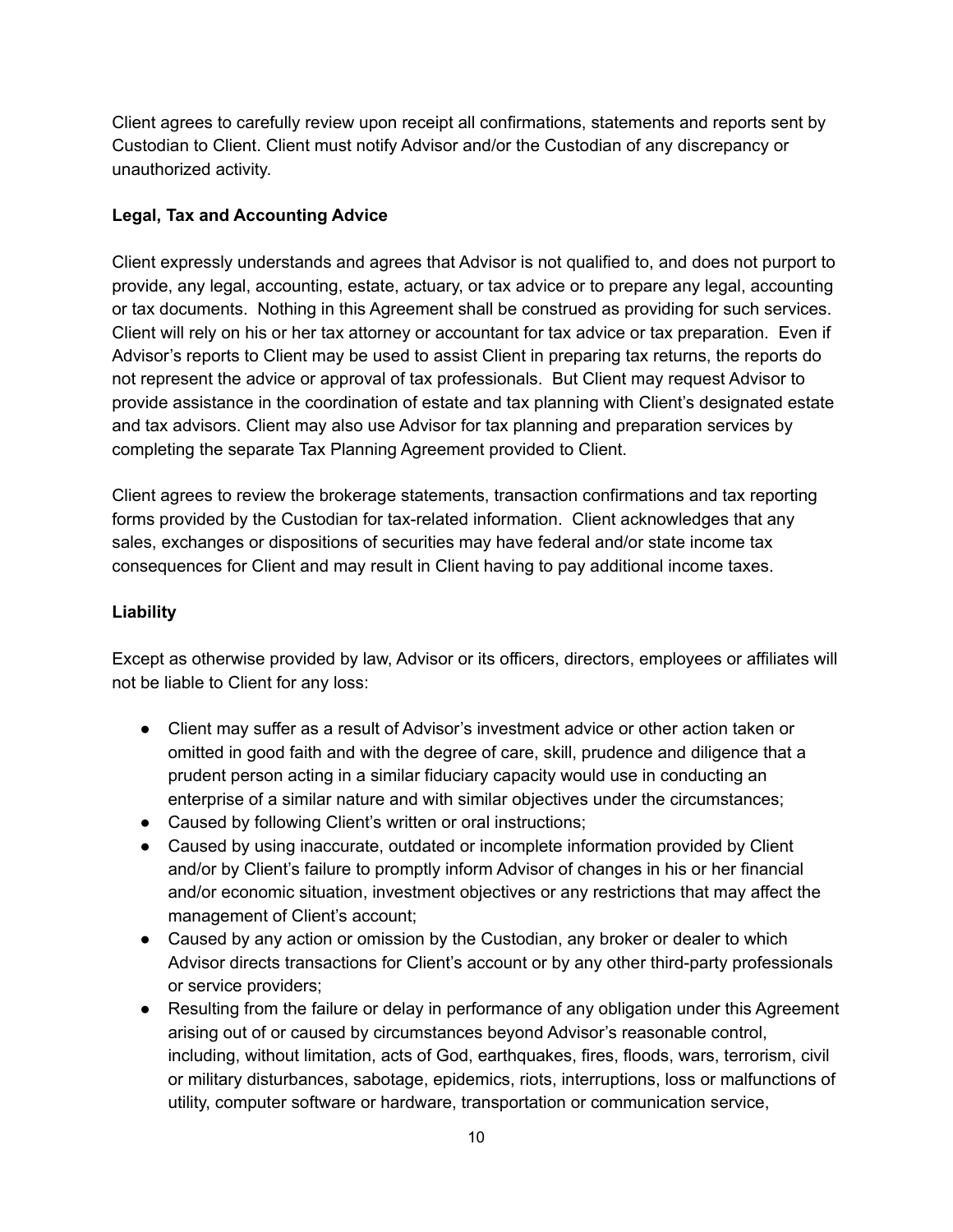accidents, labor disputes, acts of a civil or military authority, governmental actions or inability to obtain labor, material, equipment or transportation; or

● Consisting of any indirect, special, incidental or consequential damages.

If Client's account contains only a portion of Client's total assets, Advisor shall only be responsible for those assets that Client designates as the subject of Advisor's investment management services under this Agreement. Client agrees that Advisor need not consider additional assets over which Client has not invested with Advisor through Betterment of Advisors.

In certain instances, federal or state securities laws, including but not limited to the Advisers Act and the Employee Retirement Income Security Act ("ERISA"), impose liabilities on persons who act in good faith, and this Agreement does not waive or limit Client's rights under those laws.

## **Non-Waiver of Compliance**

Nothing in this Agreement, including any condition, stipulation or provision, may be interpreted to waive or limit any obligation of Advisor to comply with the Advisers Act or any rights that Client may have under applicable federal and state securities laws, rules and regulations.

# **Termination and Cancellation**

This Agreement will continue in effect until terminated by either party. Either party may terminate the Agreement at any time by giving thirty (30) days' signed written notice to the other party.

Termination of this Agreement will not affect:

- The validity of any action previously taken by Advisor;
- Any liabilities or obligations of the parties for transactions initiated before termination; or
- Client's obligation to pay and Advisor's right to retain fees for services rendered under the Agreement.

If a party terminates this Agreement, Advisor is not obligated to recommend or take any action with regard to the securities, cash or other investments in Client's account or liquidate any assets in Client's account after the termination date. It shall be Client's exclusive responsibility to provide written instructions to Advisor and/or Custodian regarding any assets in the account following termination.

# **Binding Effect, Successors and Assigns, Assignment and Ownership Changes**

This Agreement shall be binding upon and inure to the benefit of the parties and their respective heirs, executors, successors, administrators, conservators, personal representatives,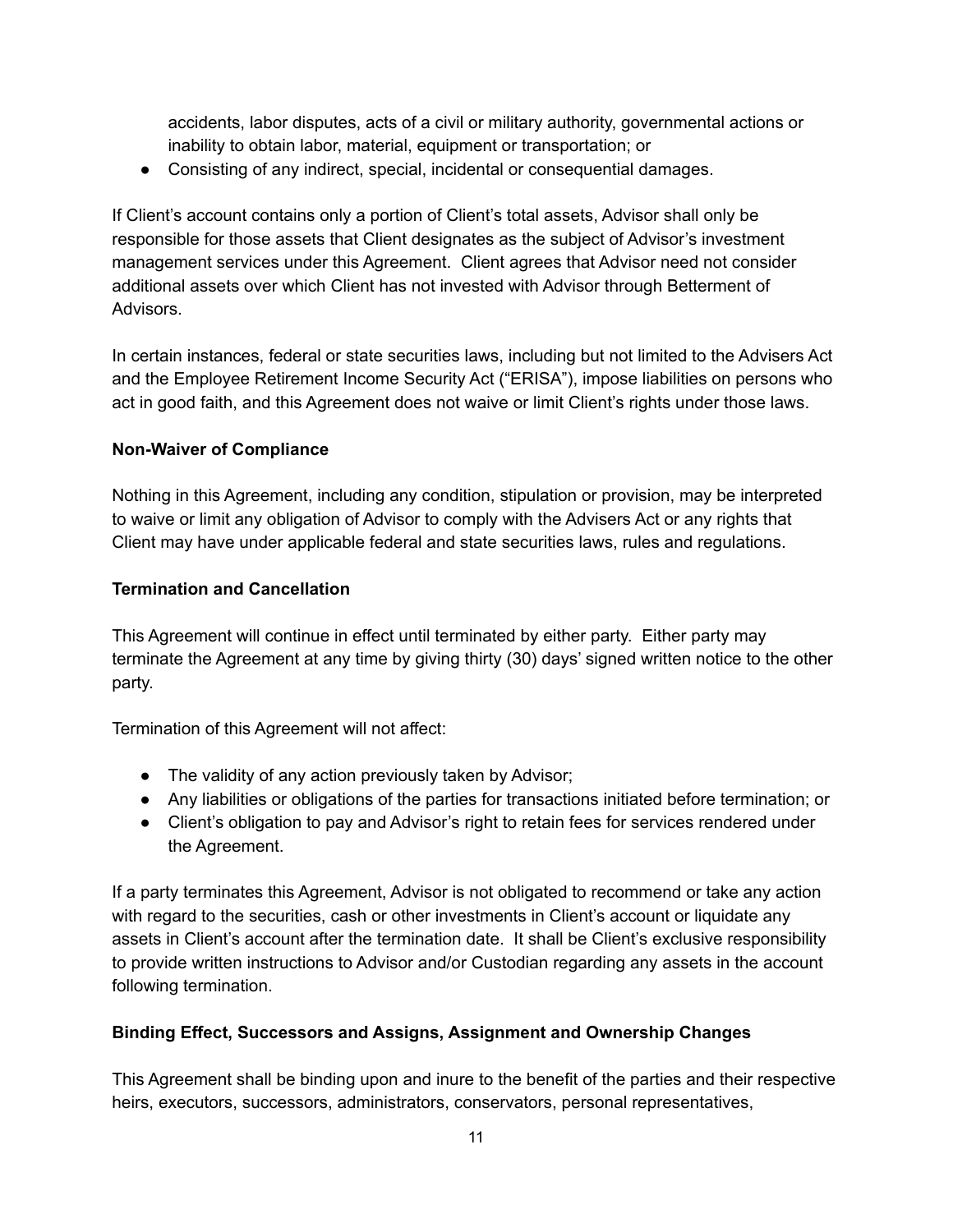successors in interest, successors in trust, and permitted assignees.

Neither Client nor Advisor may assign this Agreement within the meaning of the Advisers Act and/or any applicable state securities law without the express prior written consent of the other party. If Client continues to accept the services provided by the successor without written objection during the 60 days after receipt of the written notice from the successor, the successor may assume that Client has consented to the assignment and the successor will become the advisor to Client under the terms and conditions of this Agreement.

Client acknowledges that transactions that do not result in a change of actual control or management of Advisor shall not be considered an assignment pursuant to Rule 202(a)(1)-1 of the Advisers Act and/or any applicable state securities law.

## **Governing Law**

This Agreement will be governed by and construed in accordance with the laws of the State of New Jersey without giving effect to its conflict of laws principles. The Agreement shall also be construed in a manner consistent with the Advisers Act and regulations under that Act and nothing in this Agreement shall be construed in any manner inconsistent with the Advisers Act or state law.

### **Disclosure Concerning Advisor's Registration**

Advisor represents that it is currently registered as an investment advisor with the state of New Jersey pursuant to the Advisers Act and state law.

Advisor represents that it is currently exempt from registration with the SEC in accordance with applicable securities law(s) and will become appropriately registered or cease providing advisory services if Advisor no longer meets a valid exemption from registration.

Client Acknowledgement of Receipt of Form ADV Brochure and Privacy Policy.

Client acknowledges having received, on or before the date of this Agreement, a copy of Advisor's Form ADV Part 2A Brochure and Form ADV Part 2B Brochure Supplement(s) or an equivalent document.

Client further acknowledges that he or she has had a reasonable opportunity to review the Form ADV Brochure and to discuss its contents with Advisor or professionals of Client's choosing before executing this Agreement.

Client understands that Advisor will provide Client with an annual notice indicating the manner in which Client can obtain an updated Form ADV Part 2, and will provide Client with a copy of the same upon request.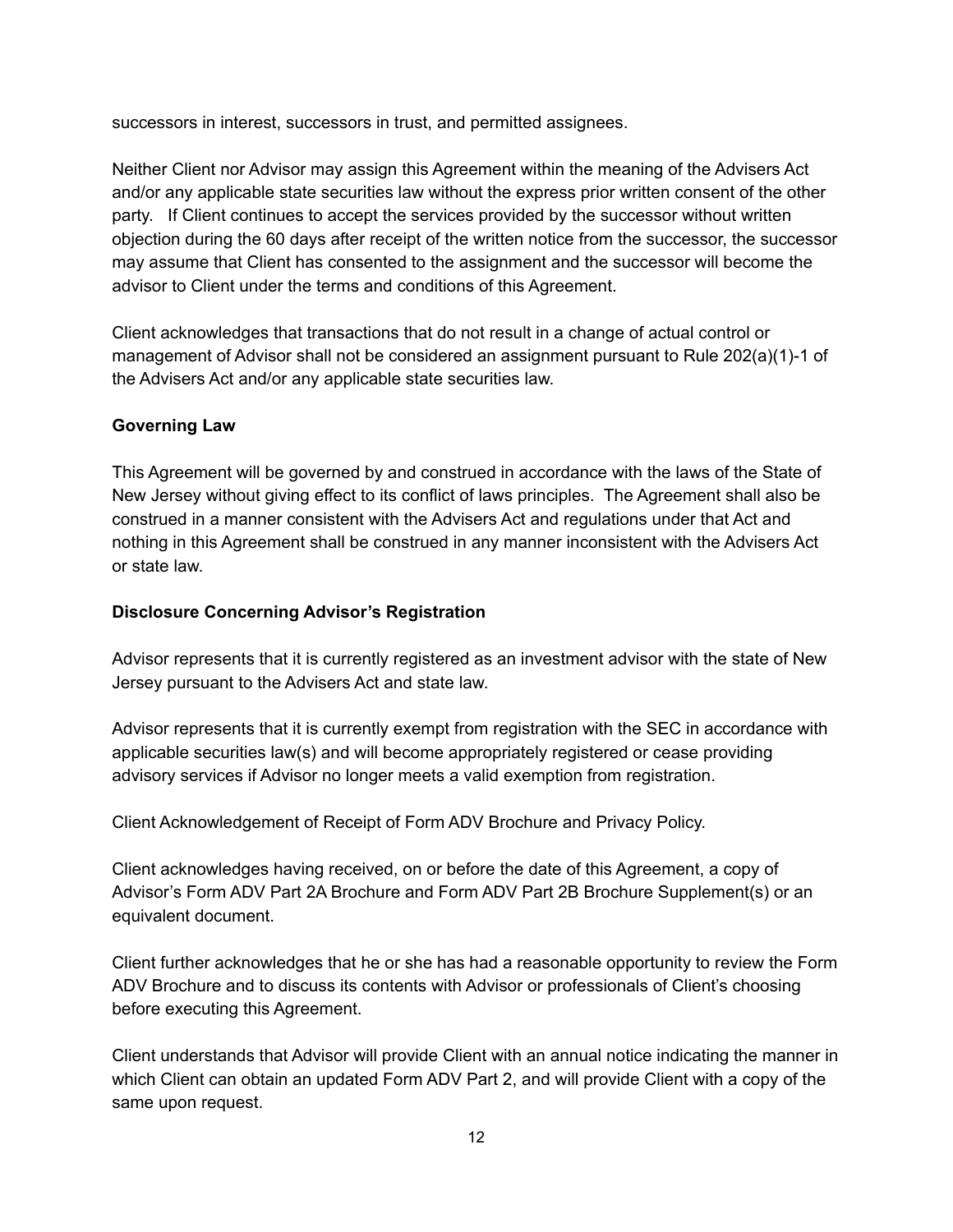Client also acknowledges receiving, on or before the date of this Agreement, copies of Advisor's Privacy Policy and agrees to allow Advisor to make such limited disclosures of Client information as are permitted under its Privacy Policy.

### **Confidentiality**

During the term and following the termination of this Agreement, the parties agree to treat as confidential all information and advice furnished by either party, including their agents and employees, and all transactions and investments held in Client's account. This confidential information shall not be disclosed to any third parties except as agreed upon in writing, as required by federal or state law, regulatory authorities, or as may be necessary to effect transactions in the account.

Client has received and reviewed a copy of Advisor's Privacy Policy detailing how Advisor protects Client's non-public personal information. Except as otherwise agreed in writing or as required by law, Advisor will keep confidential all information concerning Client's identity, financial affairs, and investments. Typically, Advisor will only disclose information Client provides to Advisor in connection with this Agreement as required by law, or as needed, to implement Client's investment needs or to perform the services contemplated by the Agreement. Client may disclose confidential information to its attorneys, accounts or other professional advisors who may need this information in connection with providing services to Client provided that they agree to protect its confidentiality and to use the information only for the purpose of providing services to Client.

When this Agreement terminates, Client's documents will be returned upon request. Advisor may retain copies of documents and other information in its files for compliance purposes.

### **Representations**

Each party executing this Agreement represents that:

- If an individual, it is of legal age and capacity;
- It has full legal power and authority to enter into this Agreement;
- This Agreement will be legally binding and enforceable against such party when executed;
- The terms of this Agreement and the performance of the actions called for under the Agreement by such party will not violate any law, regulation or contractual obligation to which such party is subject; and
- If one of the parties is an entity, that party represents that:
	- $\circ$  The entity is validly organized under the laws of the applicable jurisdiction;
	- $\circ$  This Agreement has been entered into by an appropriate agent with power to bind the entity who is of legal age and capacity; and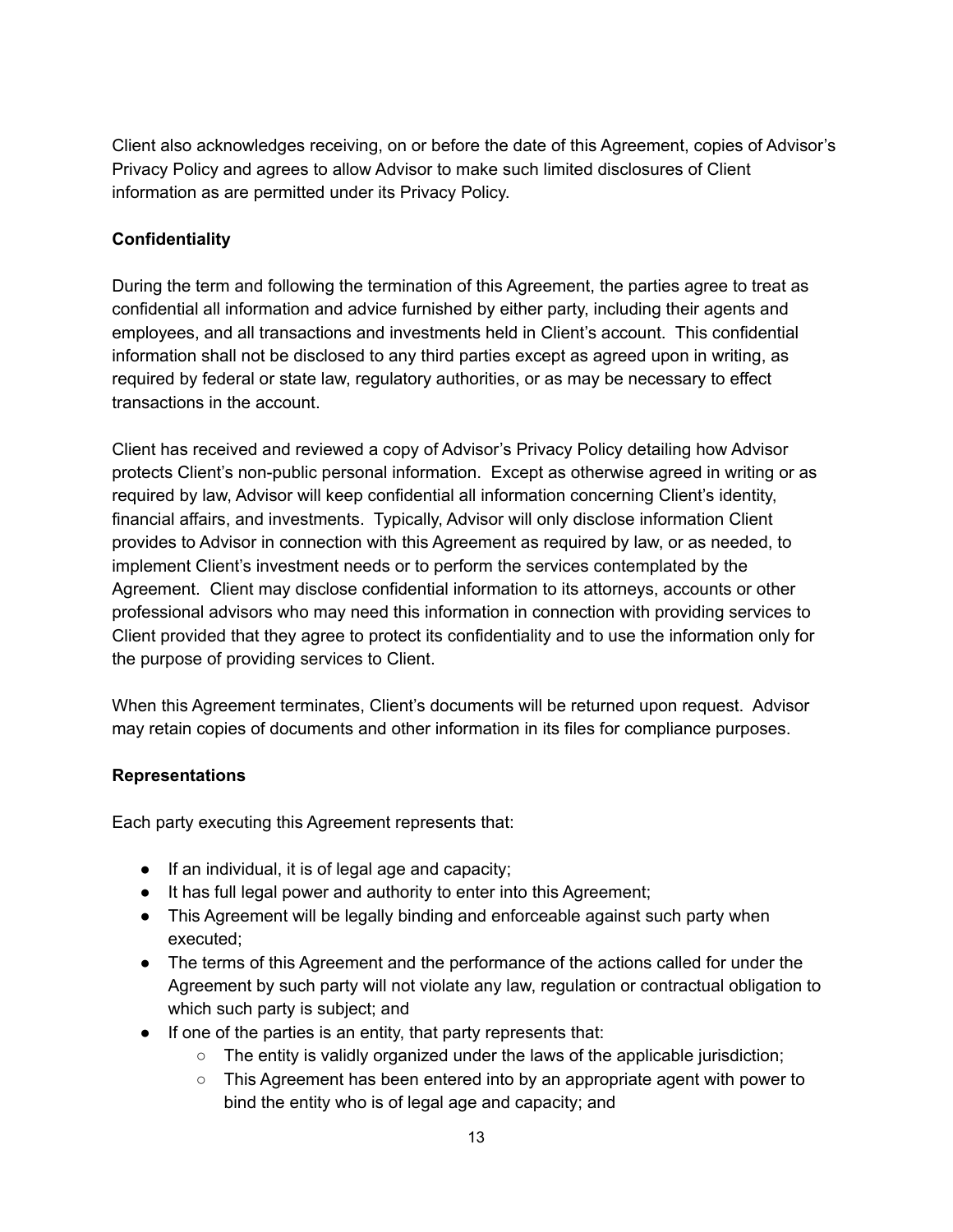$\circ$  This Agreement has been duly authorized by appropriate entity action and when executed and delivered will be binding in accordance with its terms.

Client confirms that the terms of this Agreement and his or her engagement of Advisor do not violate any obligations of Client, whether arising by contract, operation of law or otherwise.

Client warrants and represents that he or she owns all property deposited in the account free and clear of any lien or encumbrances and that no restrictions on disposition exist as to any such property.

Client agrees to notify Advisor in writing of any event that might affect his or her authority or the validity of the Agreement. Client and Advisor agree to immediately notify each other in writing if any of the representations set forth in this section of the Agreement cease to be accurate.

# **Relationship with Multiple Owners of Client's Account**

Client acknowledges that multiple persons may have an ownership in the account and each person or entity agrees to be jointly and severally liable for all obligations under this Agreement with respect to the account. In such a case, Advisor will base its investment advisory services under this Agreement on Clients' joint goals as collectively provided to it. Advisor may rely on instructions and information it receives from either Client in connection with the handling of the account, the disposition of the assets, and the termination of the Agreement, unless and until such reliance is revoked pursuant to instructions attached to this Agreement signed by all clients.

If Advisor receives conflicting instructions from multiple signatories to this Agreement or is aware of a dispute or conflict of interest between such signatories (including, without limitation, separation or divorce proceedings), Advisor may refrain from taking action on instructions from one such signatory until all signatories consent in writing to the same instruction. Advisor is not responsible for any claims or damages resulting from such reliance or accountable for any change in the relationship between joint clients. Each Client agrees to promptly close the account or open a new account if there is a change in his relationship with his co-owners.

Advisor shall not be responsible for any claims or damages resulting from:

- Reliance on the instructions provided by any signatory to this Agreement;
- Failure to act if Advisor receives conflicting instructions from multiple signatories to this Agreement or is aware of a dispute or conflict of interest between such signatories; or
- Any change in the status of the relationship between the clients.

## **Arbitration Agreement**

To the extent not inconsistent with applicable law, Client and Advisor agree to settle by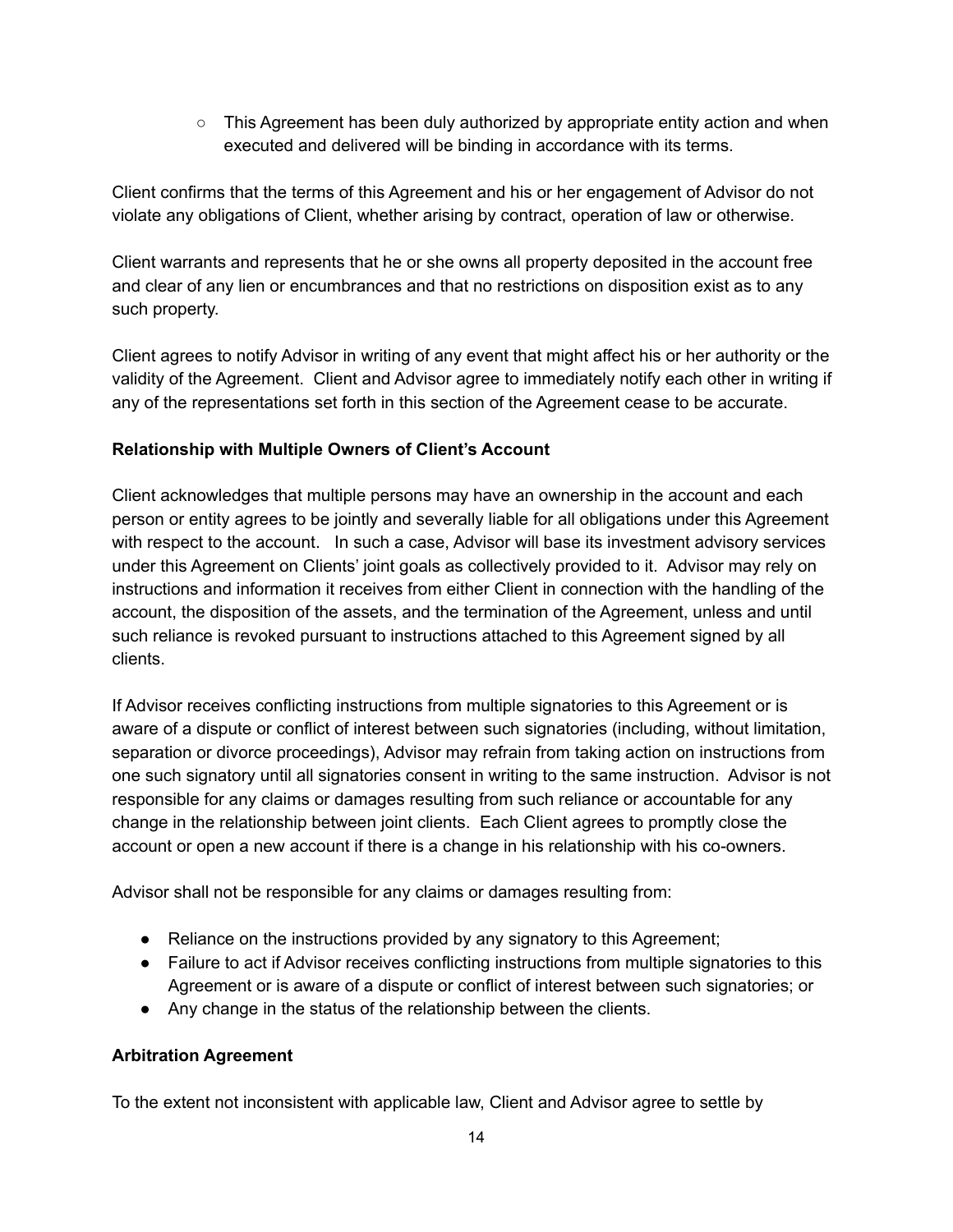mandatory and binding arbitration any controversy between themselves and/or any officers, directors, employees, or agents of Advisor relating to this Agreement, this account or any account transactions, or in any way arising from Client's relationship with Advisor. The parties further agree that this arbitration shall be conducted in accordance with the rules of the American Arbitration Association ("AAA") and shall be submitted to the AAA for resolution if the AAA accepts jurisdiction.

By signing this Agreement, Client and Advisor understand and agree that:

- The parties are giving up the right to sue each other in court, including the right to a trial by jury, but this agreement to arbitrate does not constitute a waiver of the right to seek a judicial forum where such waiver would be void under federal securities laws, including but not limited to the Advisers Act;
- Arbitration awards are generally final and binding, and a party's ability to have a court reverse or modify an arbitration award is very limited;
- The parties' ability to obtain pre-arbitration discovery including documents, witness statements, or other discovery is generally more limited in arbitration than in court proceedings;
- The arbitrators do not generally have to explain the reason(s) for their award and any party's right to appeal or to seek modification of rulings by the arbitrators is strictly limited;
- The list from which the arbitrators are selected may include a minority of arbitrators who were or are affiliated with the securities industry;
- The rules of some arbitration forums may impose time limits for bringing a claim in arbitration;
- The rules of the arbitration forum in which the claim is filed and any amendment thereto are incorporated into this Agreement;
- The arbitration will be pursuant to the Federal Arbitration Act;
- Judgment upon the award rendered by the arbitrator may be entered in any court having jurisdiction; and
- This pre-dispute arbitration agreement shall survive the termination of the Agreement or Advisor's advisory services under this Agreement.

Client acknowledges and agrees that he has had a reasonable opportunity to review and consider this arbitration provision prior to executing this Agreement.

Any arbitration is voluntary in nature and the parties understand that by agreeing to arbitrate their disputes that are not waiving any rights under the Advisers Act and/or any applicable federal or state securities laws.

## **Death and Disability**

Client's death, disability or incompetency will not automatically terminate or change the terms of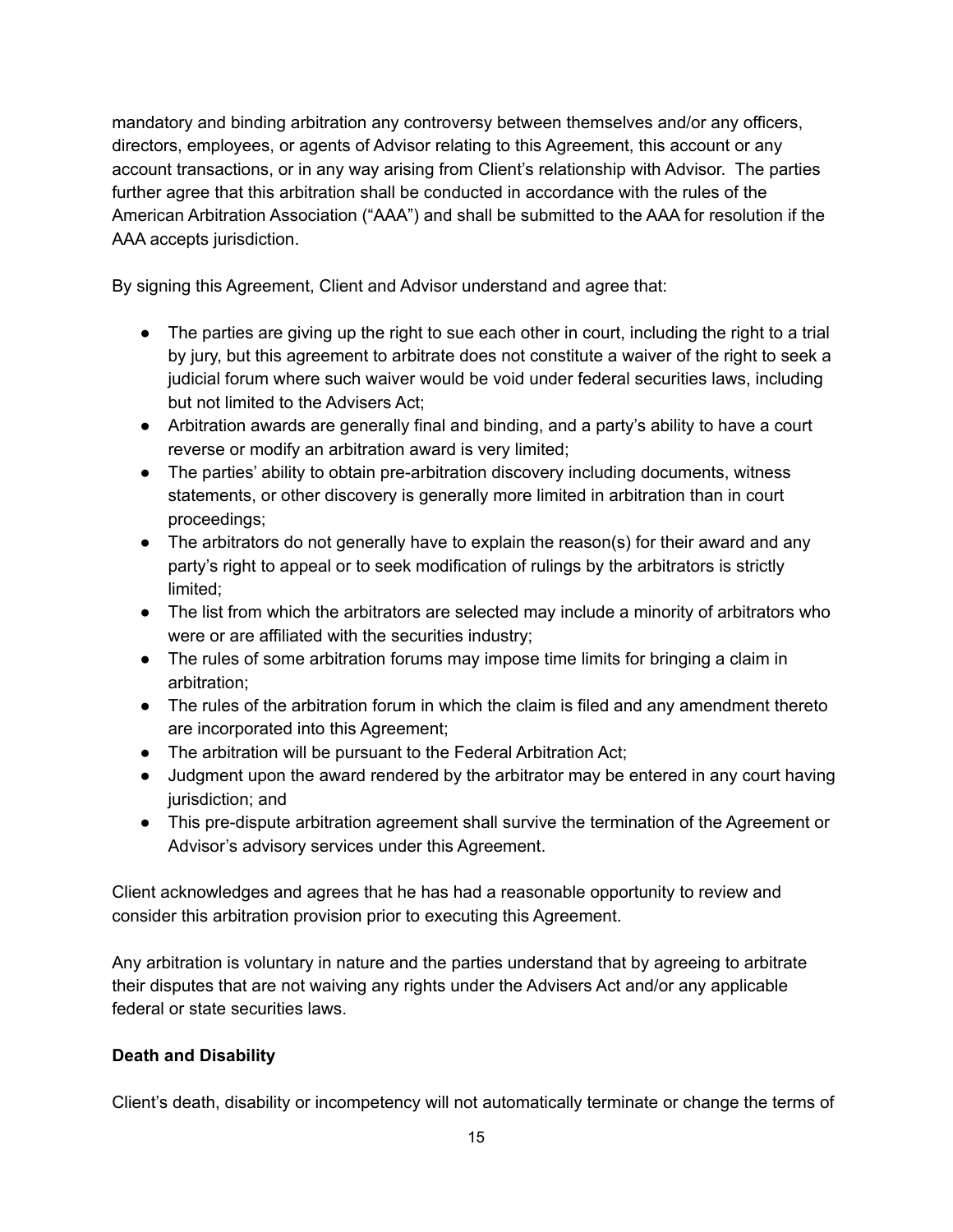this Agreement. But Client's executor, personal representative, guardian, attorney-in-fact or other authorized representative may terminate this Agreement by giving written notice to Advisor. Client recognizes that the Custodian may not permit any further account transactions until such time that any documentation required to establish authority regarding of Client's account is provided by Client's representative.

### **Notices and Consent to Electronic Delivery**

Any notice given to a party under this Agreement (including notices, instructions, and directions related to changes in Client's investment objectives) must be in writing and shall be effective upon receipt by the other party, if delivered to the party at its mailing or email address specified in this Agreement.

Client agrees and consents to have Advisor deliver or make available electronically all current and future agreements, agreement revisions, deliveries and offers of Form ADV Part 2, account statements, notices (including privacy notices), letters, regulatory communications and other information, documents, data, records and reports related to the account. Electronic communications may include email delivery and/or electronic communications via Advisor's website. Client acknowledges and agrees that such email delivery and electronic provision will constitute delivery. Client acknowledges and agrees that it must inform Advisor in writing of any changes to his email address. Client understands that there are risks associated with electronic delivery of information, including the risk of system outages or interruptions, which may, among other things, inhibit or delay Client's receipt of information. Advisor will not be liable for any interception by any third party of the information transmitted electronically. Client acknowledges that it is his or her responsibility to immediately review communications delivered via email to the email address provided to Advisor. Advisor may still choose to send any correspondence in hard copy format. If Client withdraws this consent to receive communications electronically, Advisor will provide the required documentation in hard copy format but reserves the right to close Client's account.

Client must send to Advisor all notices, correspondence, or other communication electronically to josh@joshuaduvall.com.

### **Miscellaneous**

Customer agrees to the provision of this Agreement in English and represents that Customer understands its terms and conditions. This Agreement contains the entire agreement between the parties, who have made no other representations or warranties. If any provision of this Agreement is unenforceable, it shall not invalidate other provisions. Failure of either party to enforce any term or condition of this Agreement is not a waiver of the term or condition.

### **Advice of Counsel**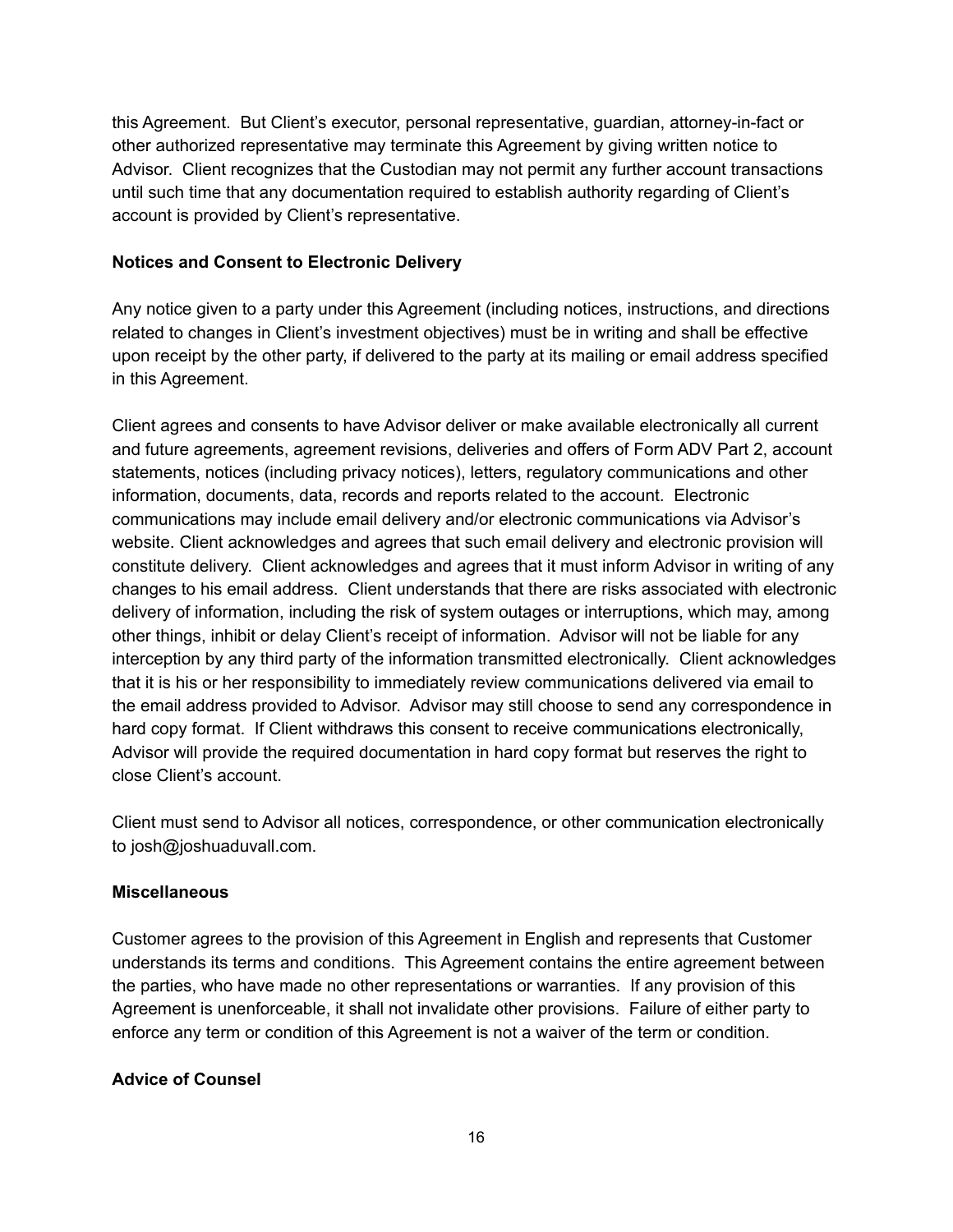Each party acknowledges that, in executing this Agreement, such party has had an opportunity to seek the advice of independent legal counsel, and has read and understood all of the terms and provisions of this Agreement. This Agreement shall not be construed against any party solely because such party drafted or prepared this Agreement.

By executing this Investment Advisory Agreement, the parties acknowledge, understand and accept their respective rights, duties, and responsibilities.

By signing this Investment Advisory Agreement, Client acknowledges that he or she has received Advisor's Form ADV, a copy of the Investment Advisory Agreement signed by both parties, and a copy of Advisor's Privacy Policy, and that he or she understands, accepts and agrees to all the terms of this Agreement.

By signing this Investment Advisory Agreement, both parties agree to the arbitration provision set forth above. Each party represents that it has read and understands the foregoing arbitration provision.

Client(s)

| Name(s)<br>Signature(s)<br>Address(es) |  |  |
|----------------------------------------|--|--|
| Email(s)<br>Date                       |  |  |
| Advisor(s)                             |  |  |
| Name(s)<br>Signature(s)<br>Address(es) |  |  |
| Email(s)<br>Date                       |  |  |

**EXHIBIT A**

**SCHEDULE OF FEES**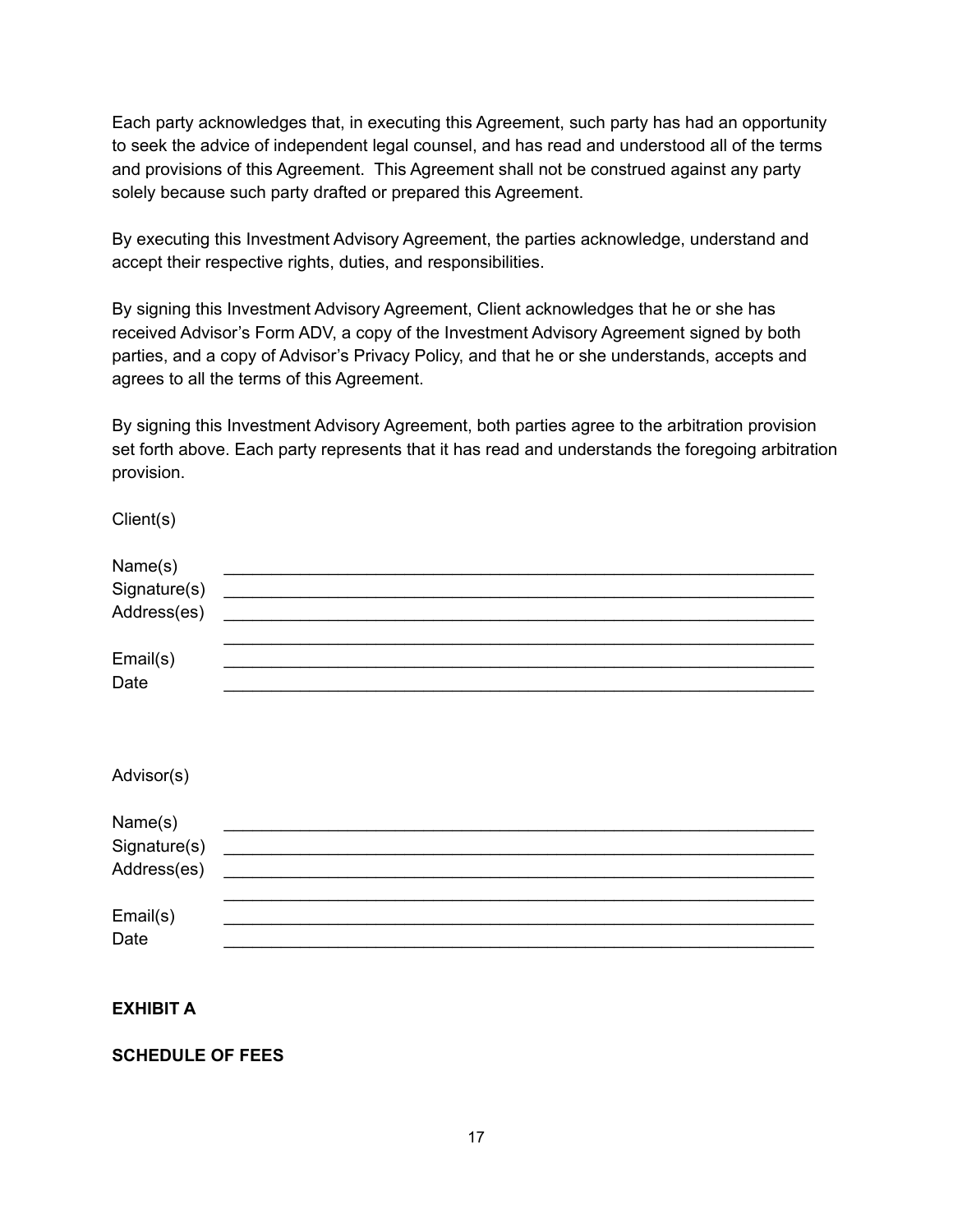Client agrees to pay Advisor an Investment Advisory Fee for its investment advisory services. This fee is annualized, but may be paid monthly. The first full year annualized fee will be paid in it's entirety regardless of the length of the advisor contract as outlined in this agreement above. This acts as a protection for Advisor against Client receiving substantial investment and financial planning service in the first month of the advisory contract and then cancelling the contract. This provision may be waived at the discretion of Advisor for Client or any other clients.

The Investment Advisory Fee is based on a number of factors, including but not limited to: complexity of financial planning arrangement, total investable assets, income tax constraints, small business or real estate ventures, etc.

Advisor shall not be compensated on the basis of a share of capital gains upon or capital appreciation of the funds or any portion of the funds of Client.

By signing this Exhibit, Client and Advisor agree to the above-described calculation and procedures for paying the Investment Advisory Fee due to Advisor for its investment advisory services to Client.

| Client(s)    |  |  |
|--------------|--|--|
| Signature(s) |  |  |
|              |  |  |
| Advisor(s)   |  |  |
| Signature(s) |  |  |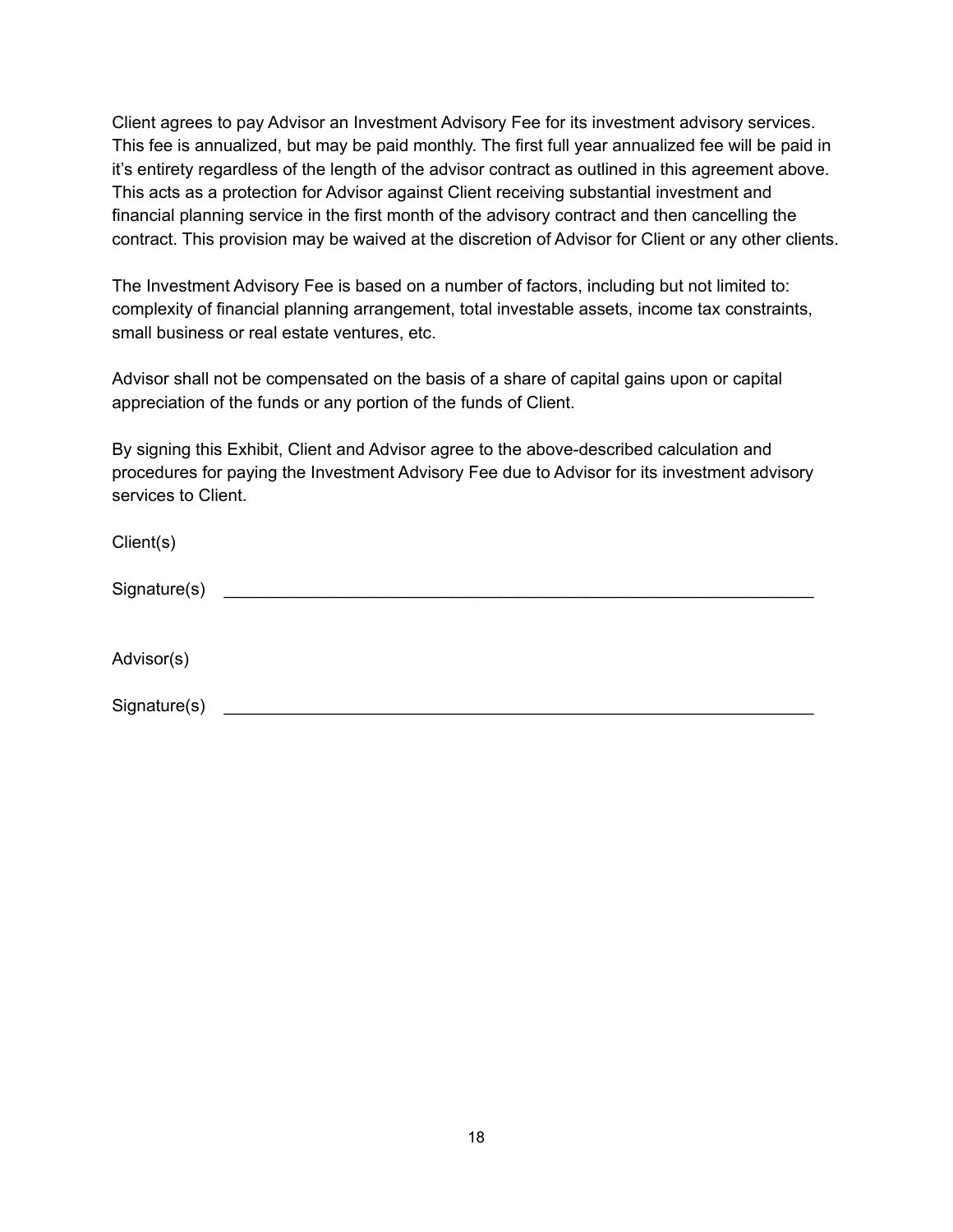## **EXHIBIT B**

### **STATEMENT OF INVESTMENT POLICY**

### **Purpose and Scope**

A client's Statement of Investment Policy ("SIP") is a key component of Client's personal investment strategy. The purpose of this SIP is to set forth in writing:

- Client's objectives and goals related to the investment of the assets in Client's portfolio;
- The asset classes that Advisor may trade and hold in Client's account;
- The permissible ranges of exposure for Client's portfolio; and
- Client's asset allocation and investment guidelines.

The information Client provided Advisor is instrumental in creating an investment strategy that best meets Client's needs. Defining Client's investment objectives, establishing Client's risk tolerance and understanding Client's investment time horizon are key components in developing an effective investment strategy suitable for Client.

This SIP is intended to summarize the investment philosophy and the procedures providing guidance for Client and Advisor. The investment guidelines described in this SIP should be updated over time as necessary to reflect Client's current status and philosophy regarding the investment of the portfolio.

Advisor will refer to Client's SIP as Client's investments grow and evolve. Advisor will use the criteria listed in Client's SIP to ensure that the investments selected for Client's portfolio continue to meet Client's requirements. If Client's circumstances or goals change, Client is responsible for contacting Advisor and asking that Client's SIP be updated to reflect as necessary so that Advisor can reevaluate and adjust the investment strategy for Client's account appropriately.

## **Investment, Return and Risk Objectives**

### **Investment Objectives and Risk Tolerance:**

Generally, there is a correlation between portfolio returns (either positive or negative) and the amount of risk Client is willing to assume. Clients looking for long-term growth in their portfolio tend to experience high price fluctuations over the short term, and Clients generally need to accept higher portfolio risk if they seek higher returns. Client's risk tolerance should reflect the amount of risk Client is comfortable with. Client should notify Advisor when there are material changes in his financial condition or risk tolerance. Please check the box that most accurately represents your investment and risk objective.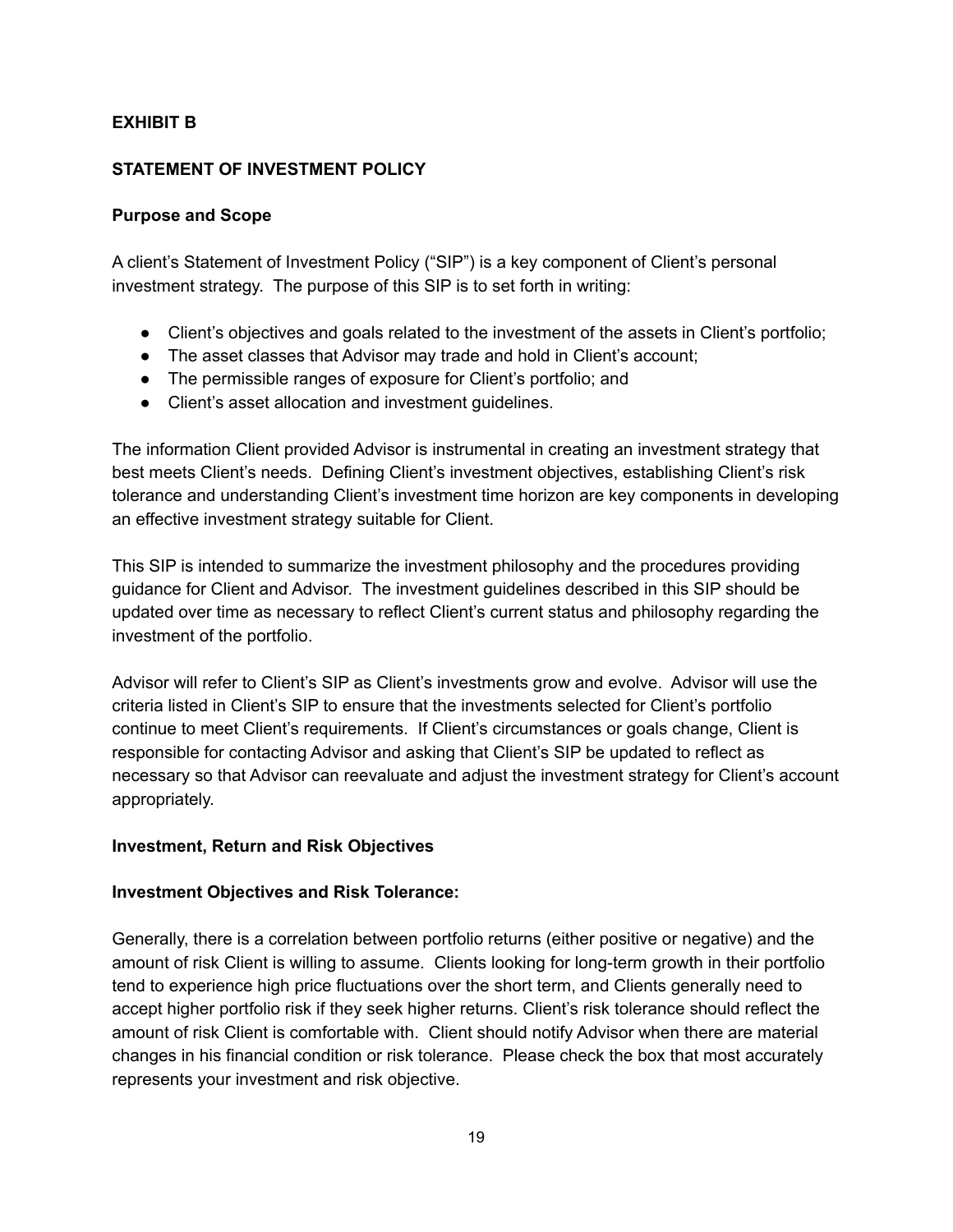# Aggressive Growth

Client is not concerned with the level of fluctuation in his portfolio value. Client is prepared to take substantial risk to achieve his investment goal of significantly growing his portfolio. Client values maximizing returns, is willing to accept substantial risk, believes maximizing long-term returns is more important than protecting principal, and is willing to endure extensive volatility and significant losses. Client is generally not concerned with the liquidity of the portfolio.

# Moderate Growth

Client is less concerned with the level of fluctuation in his portfolio value and is prepared to accept some leverage to achieve his investment goals. Client has limited need to receive current income from his portfolio. Client primarily values higher long-term returns, is willing to accept significant risk, believes higher long-term returns are more important than protecting principal, and is willing to endure large losses to seek of potentially higher long-term returns. Client is generally not concerned with the liquidity of the portfolio.

# Cautious Growth

Client is willing to accept a moderate level of fluctuation in his portfolio's value. Client has limited need to receive current income from his portfolio. Client values higher returns over the long-term, is willing to accept considerable risk, is comfortable with short-term fluctuations in order to seek long-term appreciation, and is willing to endure larger short-term losses of principal in exchange for potential higher long-term returns. Client is only secondarily concerned with liquidity.

# Growth and Income

Client seeks both higher returns from capital appreciation and some current income. Client hopes to achieve this by investing the portfolio primarily in growth equities, which produce little or no current income, and in income-producing investments of all grades, while recognizing and accepting the increased risks associated with investments of this type. Client values reducing risks and enhancing returns equally, is willing to accept modest risks to seek higher long-term returns, and may accept a short-term loss of principal and lower degree of liquidity in exchange for long-term appreciation.

## Current Income

Client's primary goal is to have a portfolio that produces current income. Client understands that a portfolio seeking income above the market average carries higher risks and can be more volatile than the general market. Client values principal preservation, but is also comfortable accepting a small degree of risk and volatility to seek some appreciation. Client wants greater liquidity and is willing to accept lower returns and minimal losses.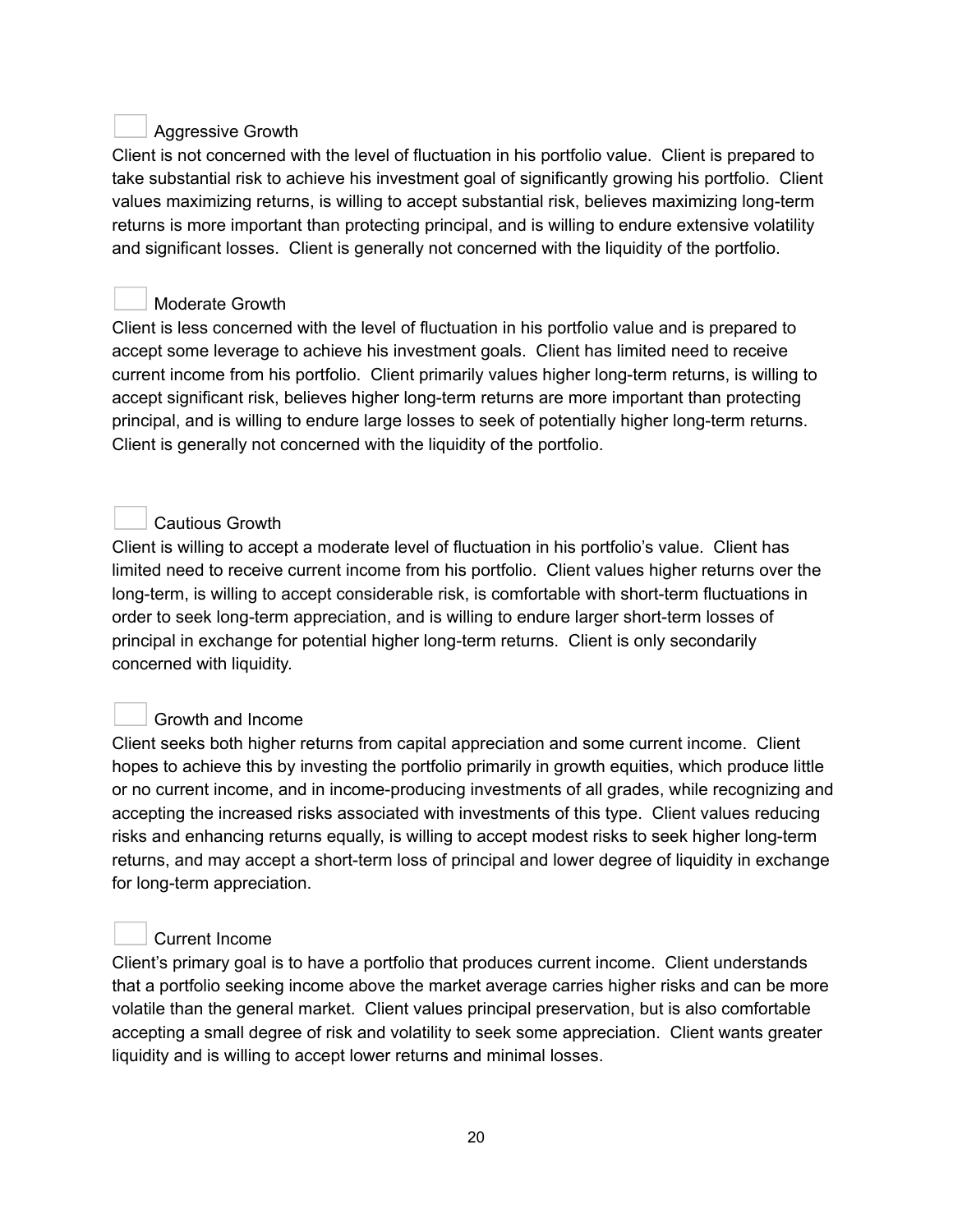# Capital Preservation

Client's primary goal is to preserve capital so the return aims to be at least equal to the inflation rate. Client is adverse to short-term loss and can accept only minimal fluctuations in his portfolio value. Client has a need for current income from his portfolio. Client values protecting principal over seeking appreciation, is comfortable accepting lower returns for a higher degree of liquidity and/or stability, and primarily seeks to minimize risk and loss of principal.

Client's estimated liquid net worth (excluding real estate). Please check the box that most accurately represents your current liquid net worth:

| \$0 to \$250,000         |  |  |  |
|--------------------------|--|--|--|
| \$250,001 to \$500,000   |  |  |  |
| \$500,001 to \$750,000   |  |  |  |
| \$750,001 to \$1 million |  |  |  |
| More than \$1 million    |  |  |  |
|                          |  |  |  |

Approximate percentage of liquid net worth Client is partnering with Advisor for investment. Please check the box that most accurately represents the current percentage of your liquid net worth:

| Less than 20% |
|---------------|
| 21% to 40%    |
| 41% to 60%    |
| 61% to 80%    |
| More than 80% |

**The Contract of the Contract of the Contract of the Contract of the Contract of the Contract of the Contract of the Contract of the Contract of the Contract of the Contract of the Contract of the Contract of the Contract** 

## **When Client needs the capital in the account:**

The longer Client's investment time horizon, the greater the likelihood that Client will achieve his investment objectives. Client's time horizon may thus affect his ability to accept risk. With a long time horizon, Client has a greater ability to accept risk because he has a longer period of time to recoup any investment losses. Please select time horizon that most accurately reflects your investment and risk objectives:

Less than 5 years

5 to 10 years

More than 10 years

## **USE OF MARGIN IN CLIENT'S ACCOUNT**